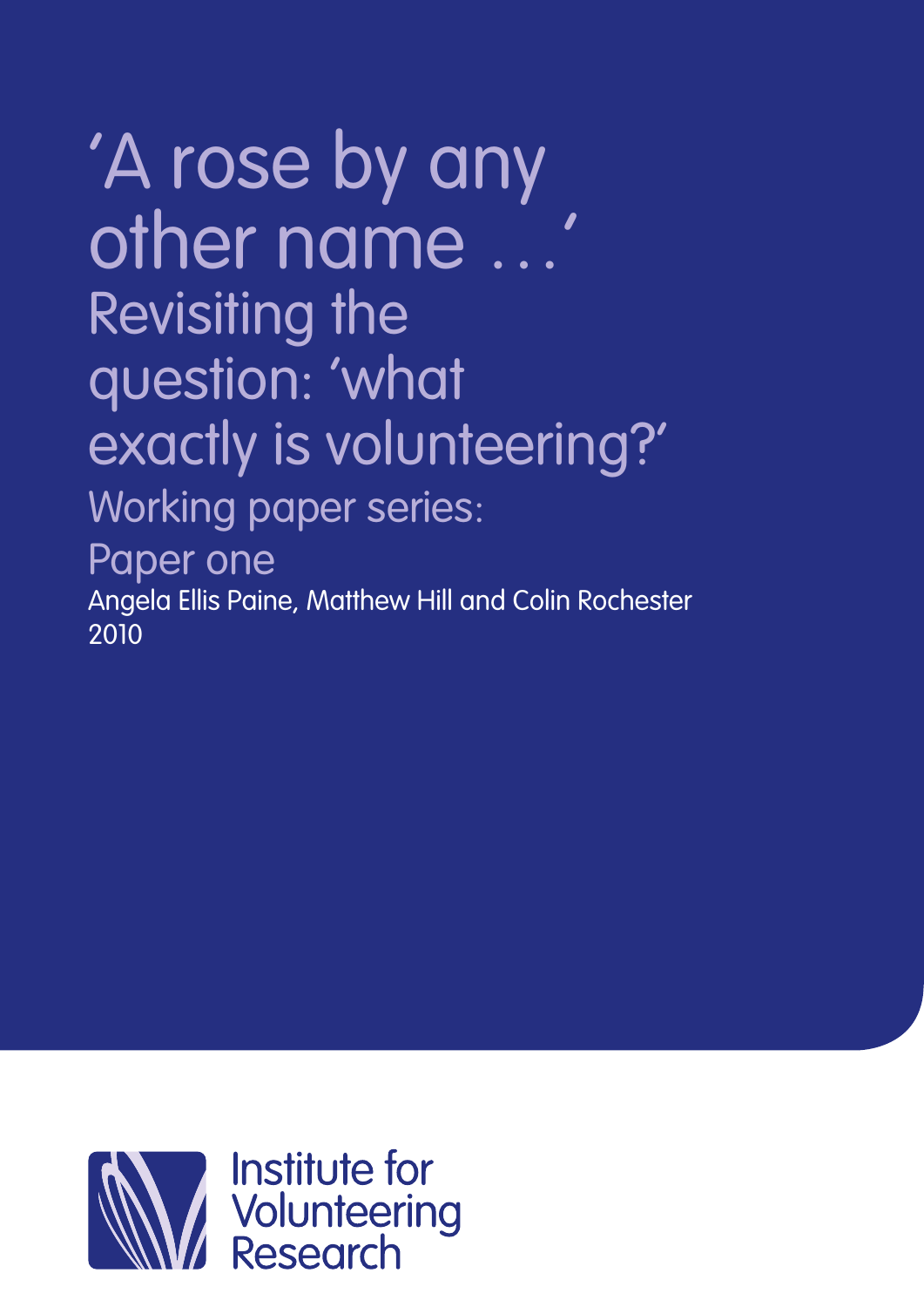

## About the Institute for Volunteering Research

**The Institute for Volunteering Research (IVR) is a specialist research and consultancy agency focusing on volunteering. It was set up in 1997 in response to the increased demand for research on volunteering. Since then IVR has carried out a wide variety of research, consultancy and evaluation projects on many different aspects of volunteering, including four national surveys of volunteering.**

IVR aims to:

- Carry out and commission research on different aspects of volunteering at a variety of levels
- Disseminate findings so as to maximise the policy and practice impact
- Act as a focal point for research on volunteering
- Develop links with bodies involved in volunteering research in England, the UK and other countries, with a view to sharing knowledge and exchanging ideas
- Stimulate and contribute to education and training on volunteering.

For more information, visit: **www.ivr.org.uk**

*IVR is an initiative of Volunteering England in research partnership with Birkbeck, University of London*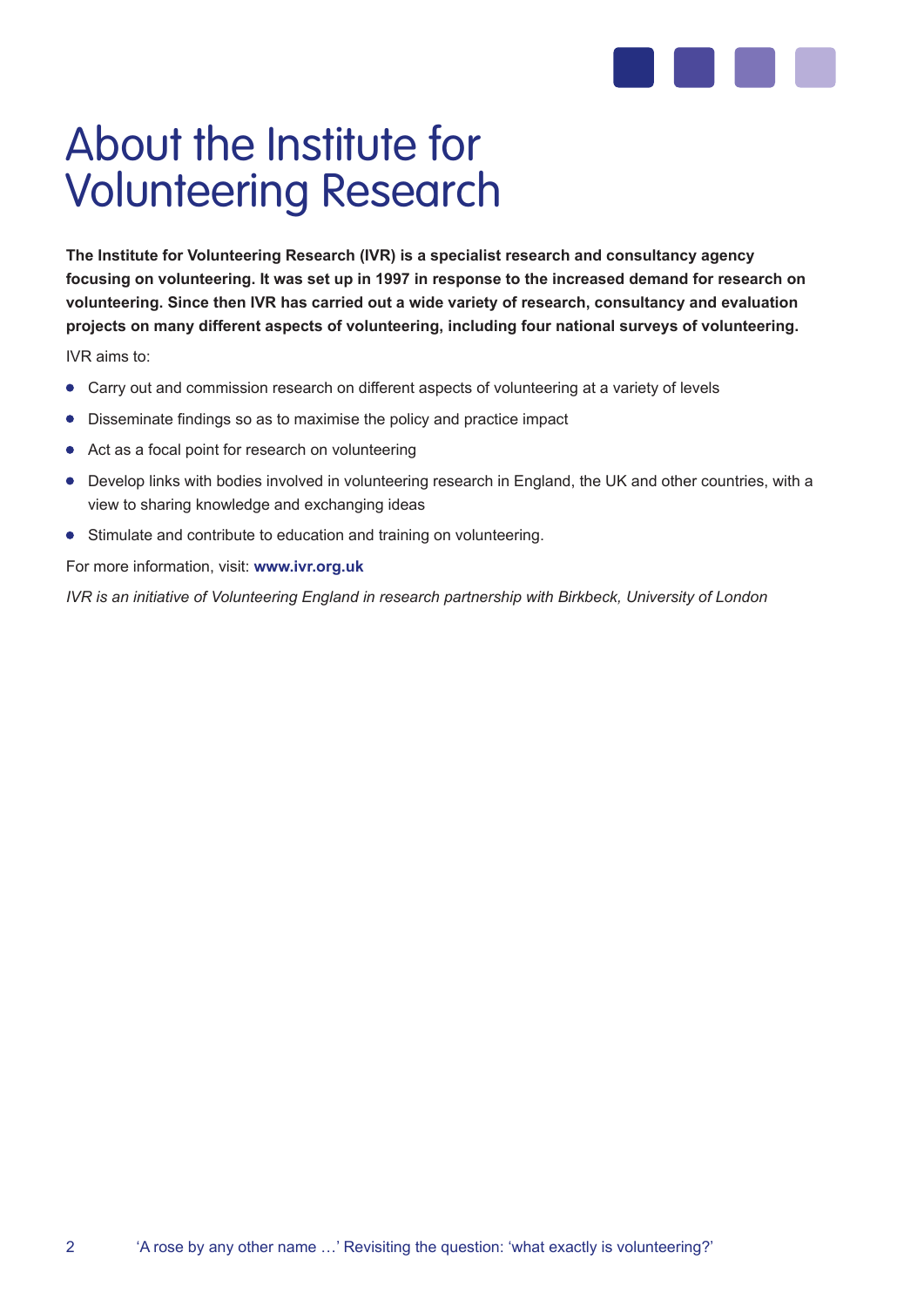

## **Contents**

- 1. Introduction and rationale
- 2. Delineating the field of volunteering
- 3. Dimensions of volunteering
- 4. Entering the field of volunteering
- 5. Discussion and conclusions

References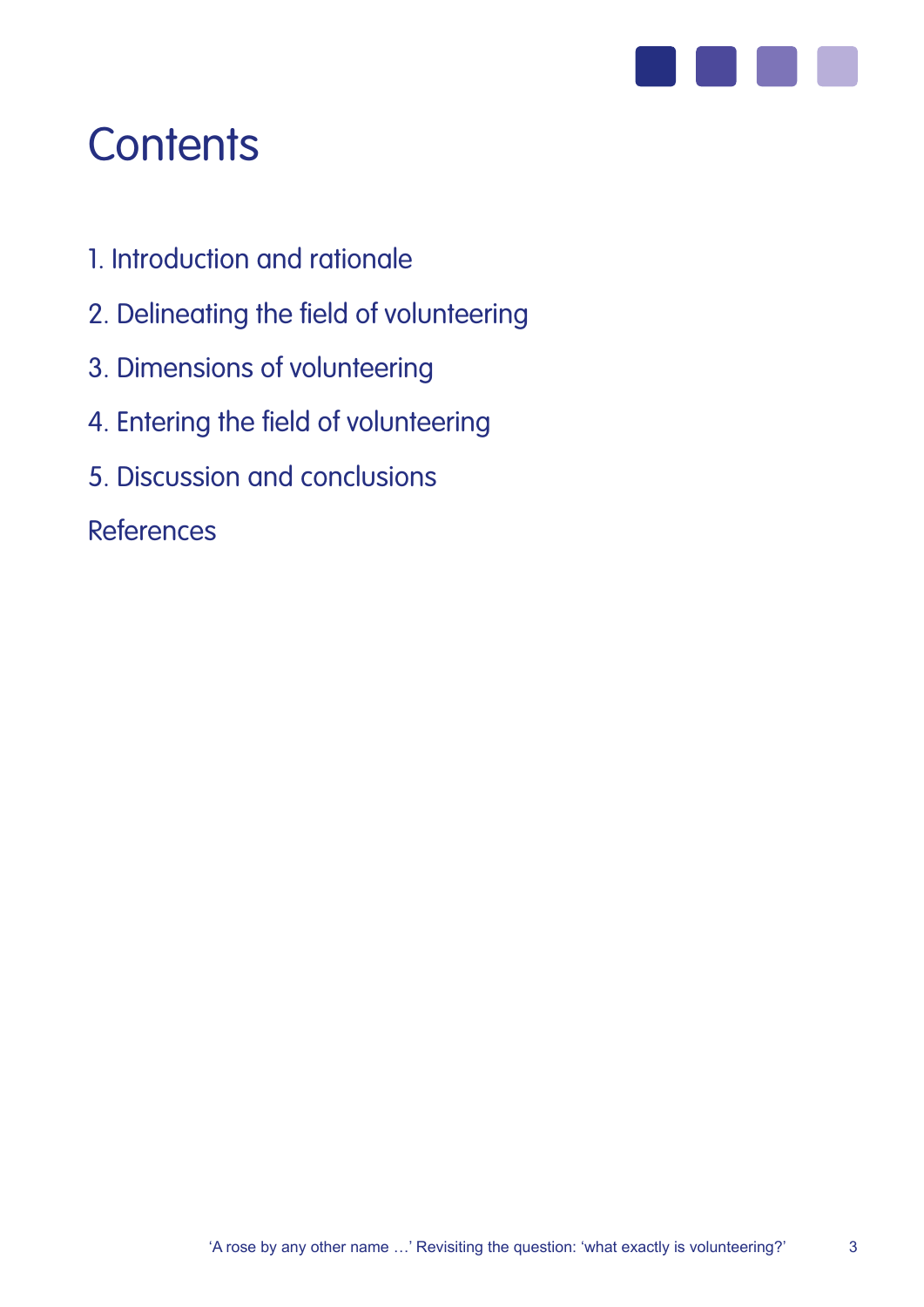

## 1. Introduction and rationale

**Do we really need another paper examining the different ways in which volunteering has been defined? Does it really matter? Is it possible to come up with a settled and practical definition? We think that we do, that it does, and that (broadly) it is. A number of different factors have led us to these conclusions and have helped to define the aims of this paper.**

"…so many preconceptions and stereotypes have become attached to volunteering that they make it difficult to conceptualise and define."

**(Graham, 2004:16)**

4

### Our own agenda

Since 1997 the Institute for Volunteering Research (IVR) has conducted a wide-ranging research programme on different aspects of volunteering, primarily in the UK but also internationally. Each year we publish numerous reports and articles on volunteering. Looking back at these, however, it is surprising how few explicitly address the very basic question of what exactly we are including in our field of study. Beyond reiterating standard definitions of volunteering, and with a few notable exceptions, it seems this is something we have largely taken for granted.

It is certainly something that IVR staff members have discussed amongst ourselves but not something that we have often been explicit about in our writing. Not being clear about what we define as volunteering, and therefore what we include within our field of study, has a number of implications. It makes comparative studies difficult – how do we or anyone else know if we are studying similar phenomena? It makes explaining why we chose or chose not to study certain activities more difficult – how do we prioritise different

research agendas focusing on different forms of volunteering if we don't know what the boundaries of volunteering are? We could go on. Reflecting on these challenges and shortcomings led us to a belief in the need for this paper. Its primary aim, therefore, is to be clearer and more explicit, for ourselves and for those who read our work, about how we define and describe volunteering and therefore our own field of interest. In doing so, we hope this will shape and inform our future work.

Our decision to write this paper, however, was based on broader considerations than a concern about our own agenda. We also believe that there have been a number of developments within the policy and practice of volunteering that have called into question the definition of volunteering and have given rise to a need to readdress this very basic question.

### Developments in policy and practice

In the first place, there is an ongoing circular debate within the volunteering movement about the utility of the term 'volunteering'. At frequent intervals a search is conducted for a word which is not exclusive or exclusionary (see for example Lukka and Ellis Paine, 2001; IVR, 2004) and one which is not accompanied by enduring stereotypes. This quest has so far led to the conclusion that other terms are equally problematic and that it makes more sense to continue to use 'volunteering' and to concentrate on challenging the stereotypes and broadening people's understanding of what it encompasses (see for example Ellis, 2004).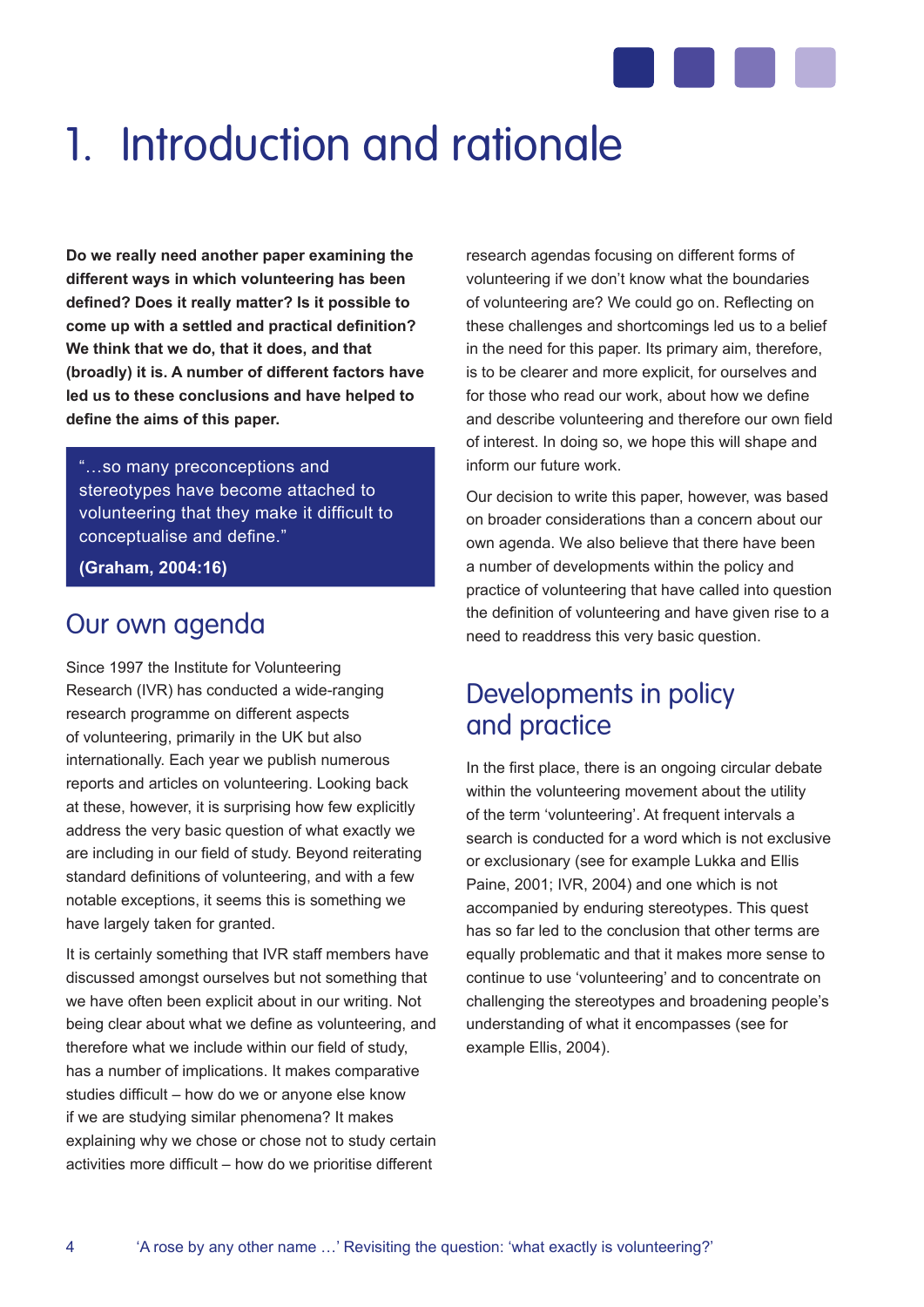

Perhaps more fundamentally, volunteering is changing, as is the context in which it takes place (Rochester et al, 2010). This means that it is important that we revisit earlier definitions of volunteering to check that they have stood the test of time. In particular a number of developments in the policy and practice of volunteering have, we believe, challenged perceptions of what is inside and what is outside the boundaries of the field. These include volunteering schemes that have allowed explicit payments; that have been linked closely to citizenship rights; and that have been built into educational programmes. We will discuss these in more detail later in this paper, but, for the moment, will note that they are interesting developments that have stimulated a great deal of debate and discussion about whether they are or are not volunteering. This discussion is important if we are to be clear about what is happening on the levels of policy and practice. It also means that we need to take the challenges to existing definitions into account and assess the extent to which they continue to stand up to scrutiny.

As well as helping us be clearer about our own field of study, then, we also believe that the search for greater clarity and a more comprehensive overview of the different ways in which volunteering has been defined and conceptualised will be of wider benefit. We believe that if policymakers and practitioners simply 'get on with it' without exploring some of the fundamental conceptual issues it can lead to negative outcomes for volunteering (and volunteers) and threatens realisation of the full potential of volunteering.

## The need for clarity

We think that this search can be useful in the following ways:

#### **For research and theory building**

The lack of clarity about the boundaries of the field and the absence of generally recognised typologies of the kinds of activities that take place within it has meant that there are at least two major obstacles in the way of developing adequate theoretical explanations of volunteering. The first of these is the relatively limited base on which the sector's understanding of volunteering is built. We know a great deal more about certain kinds of voluntary activity than others; our evidence base is heavily biased towards volunteering which contributes to the work of comparatively large and formally organised agencies in the broad field of social welfare. There has been much less research on volunteering in small scale and informal organisational settings and that which is involved in areas such as advocacy and campaigning, culture, recreation and sport. 'Unorganised' acts of volunteering are rarely acknowledged (despite the valiant championing of their cause by Williams, 2003a; 2003b; 2004a; 2004b; 2008).

The second difficulty in developing models, concepts and tools is the tendency of researchers to treat volunteering as a single entity and to attempt to explain volunteering in general without due concern for the significant differences in the nature of the experience and the kind of setting within which it takes place. We hope that our working paper will make a contribution to overcoming those obstacles and thus not only reshape the agenda for research but also lay the ground for a more nuanced understanding of volunteering.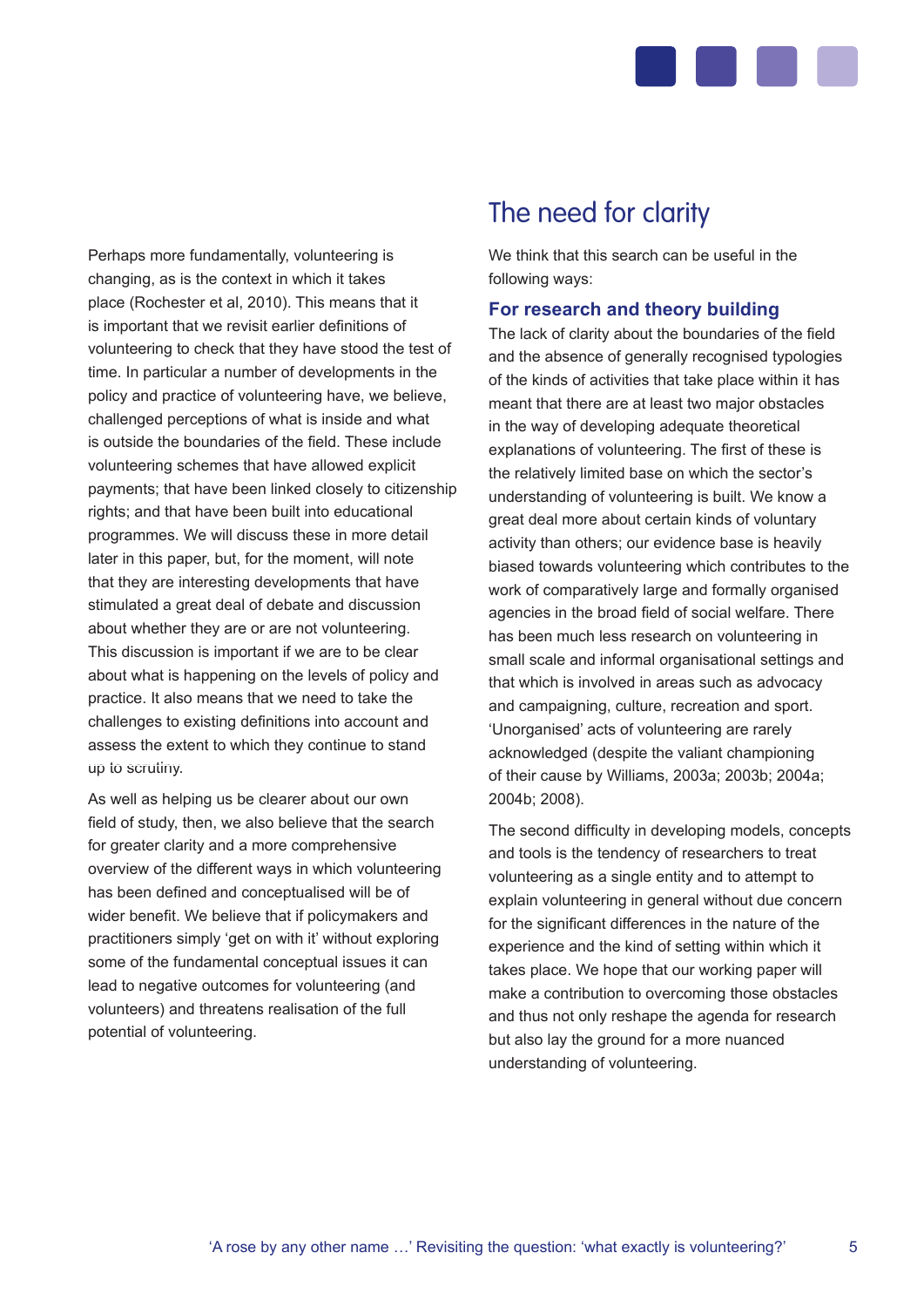

#### **To inform policy**

Volunteering's place on the policy agenda has rarely been more prominent and 'the weight of expectation about the contribution it can make to individual development, social cohesion and addressing social need has never been greater' (Rochester et al, 2010: p1). We believe, however, that there is a considerable gap between the conceptual understanding of volunteering by some policy-makers and the reality – particularly central and local government policymakers. Efforts have been made at local, national and international levels to promote volunteering and increase the numbers of those involved in it, but many of these initiatives have been based on views of volunteering which are only part of a much bigger picture and the means that have been selected to increase volunteering – such as media campaigns and the appointment of 'champions' – have, as a consequence, been aimed at too narrow a target.

At the same time, more specific initiatives which aim to use the act of volunteering as a means of addressing a variety of needs – such as anti-social behaviour by young people, the health and well-being of older people, developing skills and behaviours to enable the unemployed or students to become more employable and overcoming social exclusion – may be based on a misunderstanding of what volunteering is and a failure to appreciate the multiplicity of activities it encompasses. We hope that the working paper will contribute to the development of policy which is better informed and thus more likely to achieve its ends.

#### **To guide practice**

During the 12 year life span of IVR, there has been a striking expansion in the amount and range of activities aimed at promoting 'good practice' in volunteer-involving organisations. These have included the publication of manuals and toolkits, the development of training provision, the drafting of National Occupational Standards and the formation of a professional body for volunteer managers (Howlett, 2010). There are two elements underlying this expansion – the codification of 'home grown' practice based on the experience of volunteer managers on the one hand and, on the other, the adoption of the battery of tools used by human resources managers in dealing with paid staff (Zimmeck, 2001).

While much of this material is useful, there is growing concern that a heavily prescriptive and quite narrow view of what constitutes 'good practice' has been developed which ignores some of the key differences between volunteers and paid staff and assumes a 'one-size fits all' approach to the nature of the organisational setting in which volunteering takes place (Ellis Paine et al, 2010; Howlett, 2010). A better understanding of the variety of activities which constitute volunteering and a clearer delineation of the differences between them would make possible the development of a bigger portfolio of guidance geared to the very different circumstances under which volunteering takes place. It may also lead to a more inclusive definition of volunteering 'good practice' which recognises the diversity of volunteering activities and programmes which deliver a tangible benefit to communities.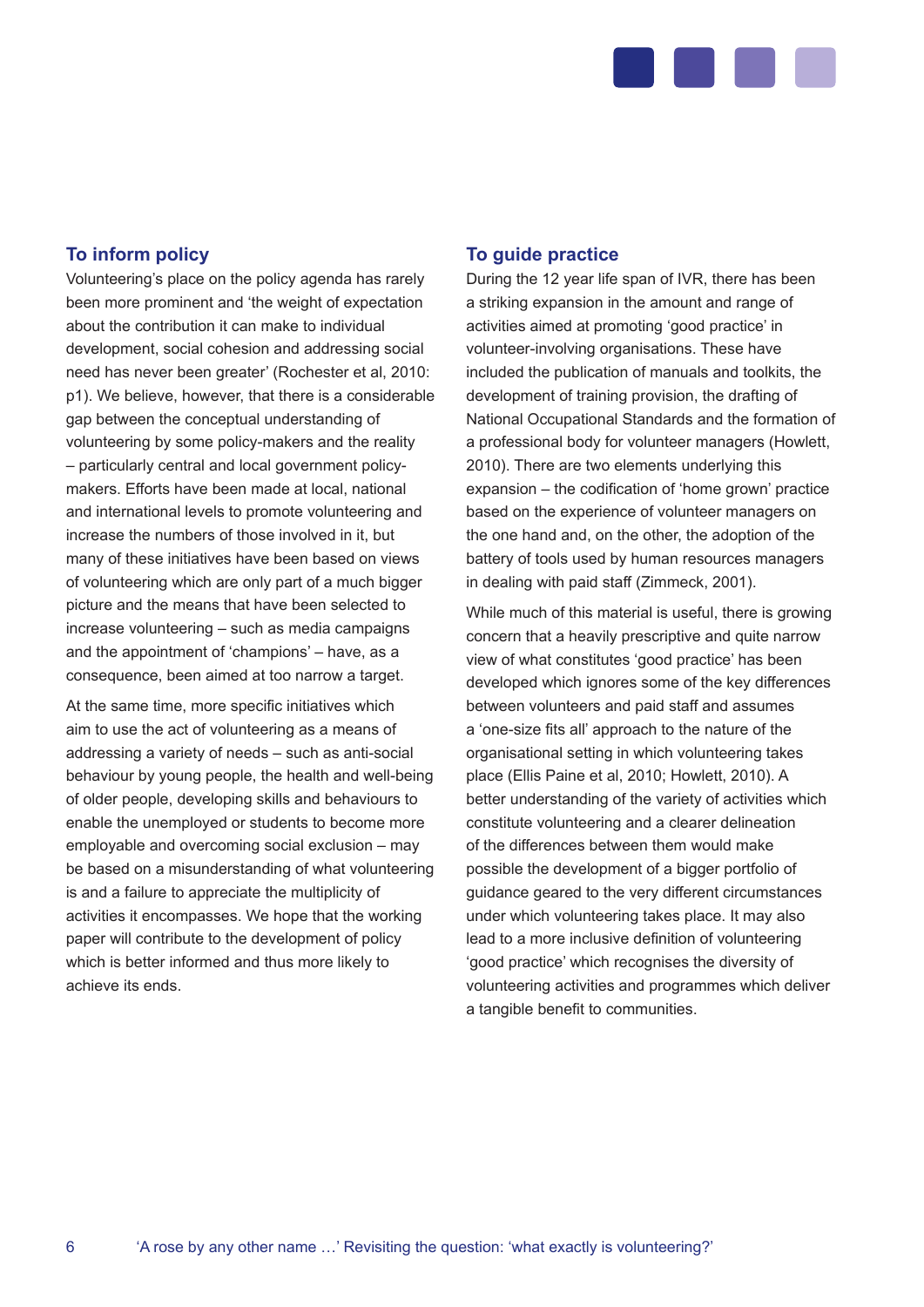

## Three questions

#### **In pursuit of this aim we will try to address three questions:**

- How do we delineate a boundary around the field of volunteering which distinguishes what is unique about it and how it is different to other fields of activity?
- How do we then make sense of all that is included within our field (and potentially could be in the future)? How do we break it down into smaller categories and understand the different ways in which the main characteristics encompassed within volunteering have, to date, been grouped together?
- How have various researchers, policy-makers and practitioners accessed the field of volunteering and come to study and understand it? What are the implications of this for how volunteering is defined and conceptualised as well as for how policy and practice are developed in response?

Addressing the first question will provide a means of deciding what we are/are not interested in. Addressing the second will help us to understand the wide variety within volunteering. And the third will provide a framework for understanding how others have come to view volunteering and how this has influenced which aspects of it they have embraced, overlooked or re-interpreted.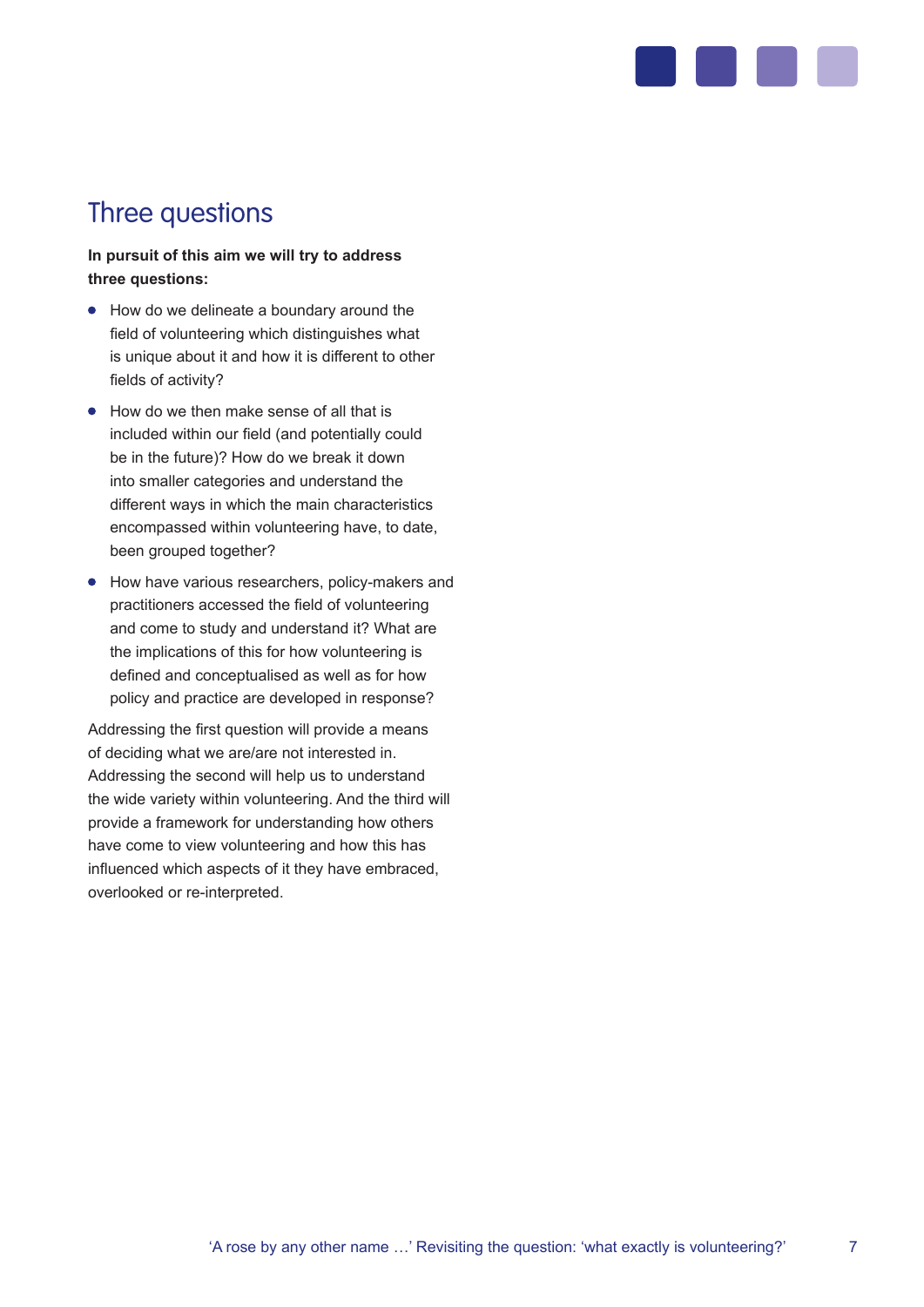

## 2. Delineating the field of volunteering

## **Introduction**

**In this section of the working paper we will review existing definitions of volunteering and look at the extent to which bottom-up, lay or popular views match those top down views developed by the professionals – policy-makers, practitioners and researchers. The section then explores what has previously been identified as the three core defining principles of volunteering – that it is unpaid, undertaken as an act of free will and of benefit to others. We will argue that these should not be seen as binary concepts – paid vs unpaid; free will vs not free will; beneficial vs. not beneficial – but that each of them is better understood as a spectrum. The section will end with an attempt to use these three dimensions of volunteering to construct a conceptual map of the field**.

## **Definitions**

While there is no one lay definition of volunteering, several studies have sought to understand whether there are common core principles which underlie the general public's understanding of volunteering both within and across countries. One of the Institute for Volunteering Research (IVR)'s own studies (which explored the link between volunteering and social exclusion) found that volunteering was most commonly understood as a form of work without pay. The second most common notion was that it consisted of offering time and help to others and embedded in this view was the perception that it involved a cost to the volunteer which was greater than any benefit they might receive from the activity. But this view that volunteering was essentially altruistic, a gift relationship, was not universal. Others – and especially those who were already volunteers – saw volunteering as a mutually beneficial exchange relationship and 'something that provides benefits to

the individual, be it enjoyment, skills, or the sense of having given something back' (IVR, 2004; p25).

The work on public perceptions of volunteering carried out by Cnaan and his various colleagues (Cnaan and Amrofell, 1994; Cnaan et al, 1996; Handy et al, 2000) offers an important perspective from which to consider these different views of the volunteering transaction as a gift or an exchange. This is the idea of the net cost of the volunteering situation arrived at by subtracting the total benefits accrued by the volunteer from the total costs incurred by them. Their conclusion that the public idea of what constitutes volunteering is something that has a net cost for participants (i.e. the greater the cost to the individual the more likely they are to be considered a volunteer) (Handy et al, 2000) has been supported by a cross-cultural analysis of eight countries (Meijs et al, 2003). Participants in this study were asked to look at examples of behaviour and rank them on a five-point scale from 'not a volunteer' to 'definitely a volunteer'. While there were some variations in the mean scores from country to country which could be explained by socio-cultural differences, overall the study found that 'across all eight regions, a broad consensus exists regarding who is definitely a volunteer' (Meijs et al, 2003; p32). The authors conclude that 'this application of net-cost to understanding volunteering is helpful in defining who is a volunteer and who is perceived as more of a volunteer' (p33).

Meijs and his colleagues also describe the net cost concept as the 'common denominator' of all four dimensions of volunteering previously identified by Cnaan et al (1996). Based on a comprehensive review of the literature these are: free will; lack of material reward; benefit to others; and formal organisation. More recent attempts to define volunteering cover similar ground.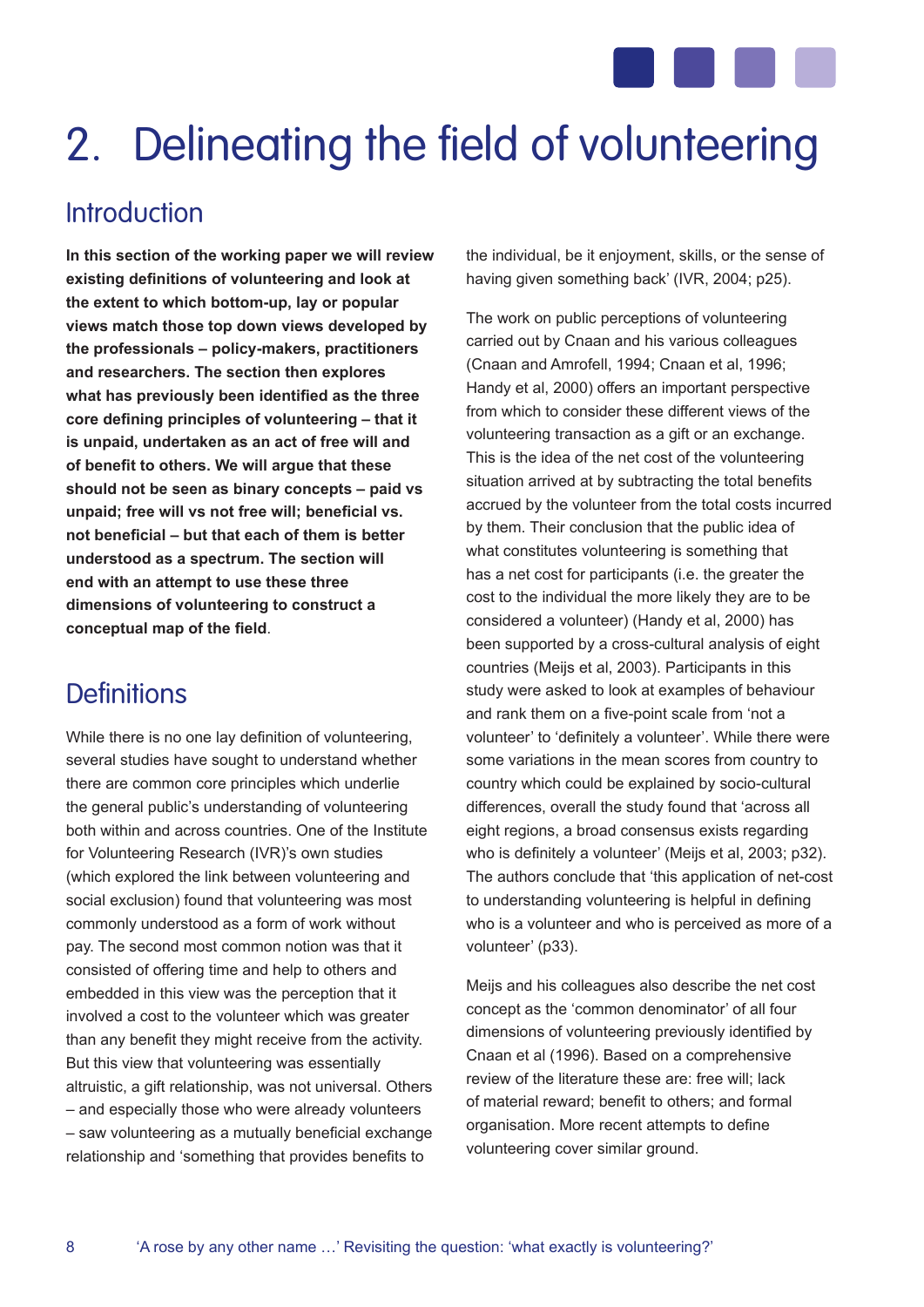

In England, the most authoritative top-down statement is found in the introduction to the 'refreshed' Compact on relations between Government and the Third Sector in England. This defines volunteering as:

 "… an activity that involves spending unpaid time doing something that aims to benefit the environment or individuals or groups (other than or, in addition to close relatives)."

#### **(The Compact, 2009; p7)**

It is a slightly revised version of the definition developed by IVR for the series of National Surveys of Volunteering, the latest of which was conducted in 2007. Here volunteering is defined as:

"any activity which involves spending time, unpaid, doing something which aims to benefit someone (individuals or groups) other than or in addition to close relatives, or to benefit the environment."

#### **(Davis Smith, 1998)**

The introduction to the Compact goes on to claim that 'there are four principles that are fundamental to volunteering'. These are:

- *Choice* volunteering must be a choice freely made by each individual
- *Diversity* volunteering should be open to all
- *Mutual benefit* both the volunteer and the organisation that the volunteer works with should benefit from the relationship
- *Recognition* the contribution of volunteers should be recognised.

Another policy-led definition was that developed for the United Nations International Year of the Volunteer which identified three key characteristics.

"First, the activity should not be undertaken primarily for financial reward, although the reimbursement of expenses and some token payment may be allowed.

Second, the activity should be undertaken voluntarily, according to an individual's own free-will, although there are grey areas here too, such as school community service schemes which encourage, and sometimes require, students to get involved in voluntary work and Food for Work programmes, where there is an explicit exchange between community involvement and food assistance.

Third, the activity should be of benefit to someone other than the volunteer, or to society at large, although it is recognized that volunteering brings significant benefit to the volunteer as well."

#### **(As quoted in the Russell Commission report, 2005)**

There is, therefore, a great deal of common ground between the public perception of volunteering and the top-down or policy-led definitions. Three of the four dimensions identified by Cnaan and his colleagues (1996) – absence of remuneration, free will and benefit to others – are common to all the approaches. The fourth – the idea that volunteering is formally organised – appears only in the Compact principle that 'both the volunteer and the organisation that the volunteer works with should benefit from the relationship' (our emphasis). The other striking feature is that the UN definition explicitly recognises circumstances in which the 'ideal type' formulation of the essential characteristics of volunteering may be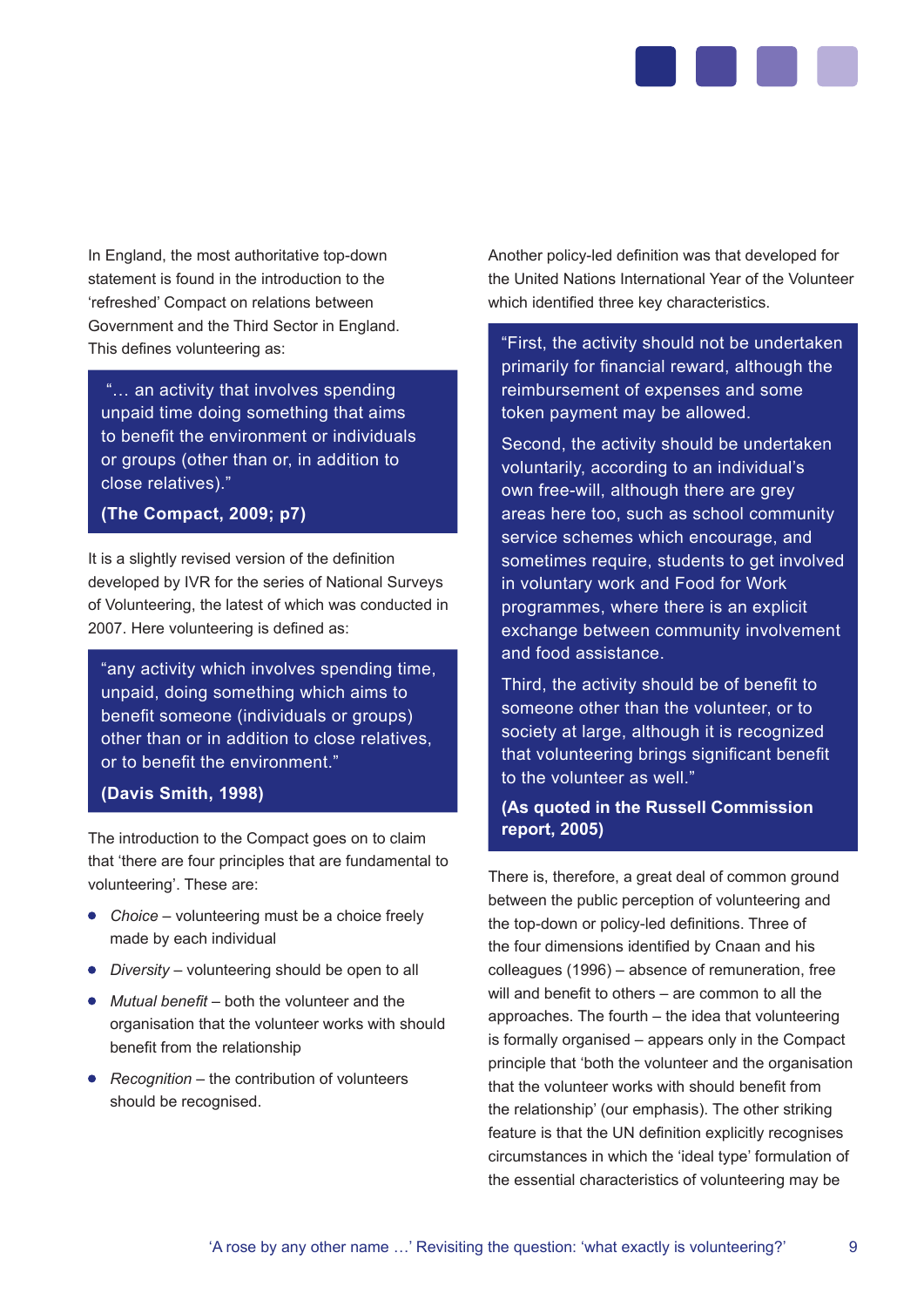

adjusted to the real world. Absence of remuneration may not preclude token payment or food assistance in return for community involvement while school schemes which require students to get involved in voluntary work, although clearly not an example of free will, represent another 'grey area'.

This brief review of existing approaches to defining volunteering provides us with a starting point for our attempt at setting boundaries for our field of study. In the first place they provide us with three core characteristics or defining principles of volunteering. It is an activity which is:

- **•** Unpaid
- Undertaken through an act of free will
- Of benefit to others.

We have decided not to add the fourth principle found in the definitions reviewed by Cnaan and his colleagues – that of organisation. We believe instead that the degree to which volunteering activities are organised should be seen as a dimension of volunteering – a way of categorising and understanding it – rather than a defining principle. Occasionally there are other restrictions which are placed upon the term 'volunteering' such as that it shouldn't be carried out in a for-profit setting or that it should be undertaken within the letter of the law. Again, we see these criteria as interesting issues for consideration about the nature of different types of volunteering, not defining principles in themselves. As long as the activity meets the three defining principles outlined above it is considered volunteering – irrespective of the setting. As such, we leave any further discussion of these concerns to the next section of the paper.

In discussing each of the three core characteristics of volunteering we are aware of the problematic nature of each as a means of drawing a boundary between volunteering and other kinds of activity. Following the work of Handy et al (2000) and Meijs and his colleagues (2003) we will approach each characteristic not as a binary concept but as a spectrum of activity. We will try to identify points on each spectrum where activities would definitely be considered volunteering by most people; where activities would definitely not be considered volunteering; and an ambiguous zone in the middle where opinion is divided.

We need to add at this stage that our spectra do not carry any connotation of value or comparative worth of the activities between which we try to draw distinctions. Pure forms of volunteering are not 'higher' forms of activity than those we classify as more ambiguous while those we exclude from our field are not, as a result of this exclusion, deemed to be any less valuable in the greater scheme of things. Our purpose is to identify the kinds of phenomena of which we need to take account if we are to develop a better understanding of volunteering and in the process to exclude activities which are different enough from voluntary action to require separate treatment.

## Absence of payment

At first glance the issue of payment seems straightforward; the definitions in common usage and the current legal framework make it clear that volunteering is unpaid. Nonetheless, there is no shortage of examples of people regarded as volunteers who receive some kind of payment above and beyond, or different from, the reimbursement of expenses incurred by the volunteer. These may include formal incentives for involvement such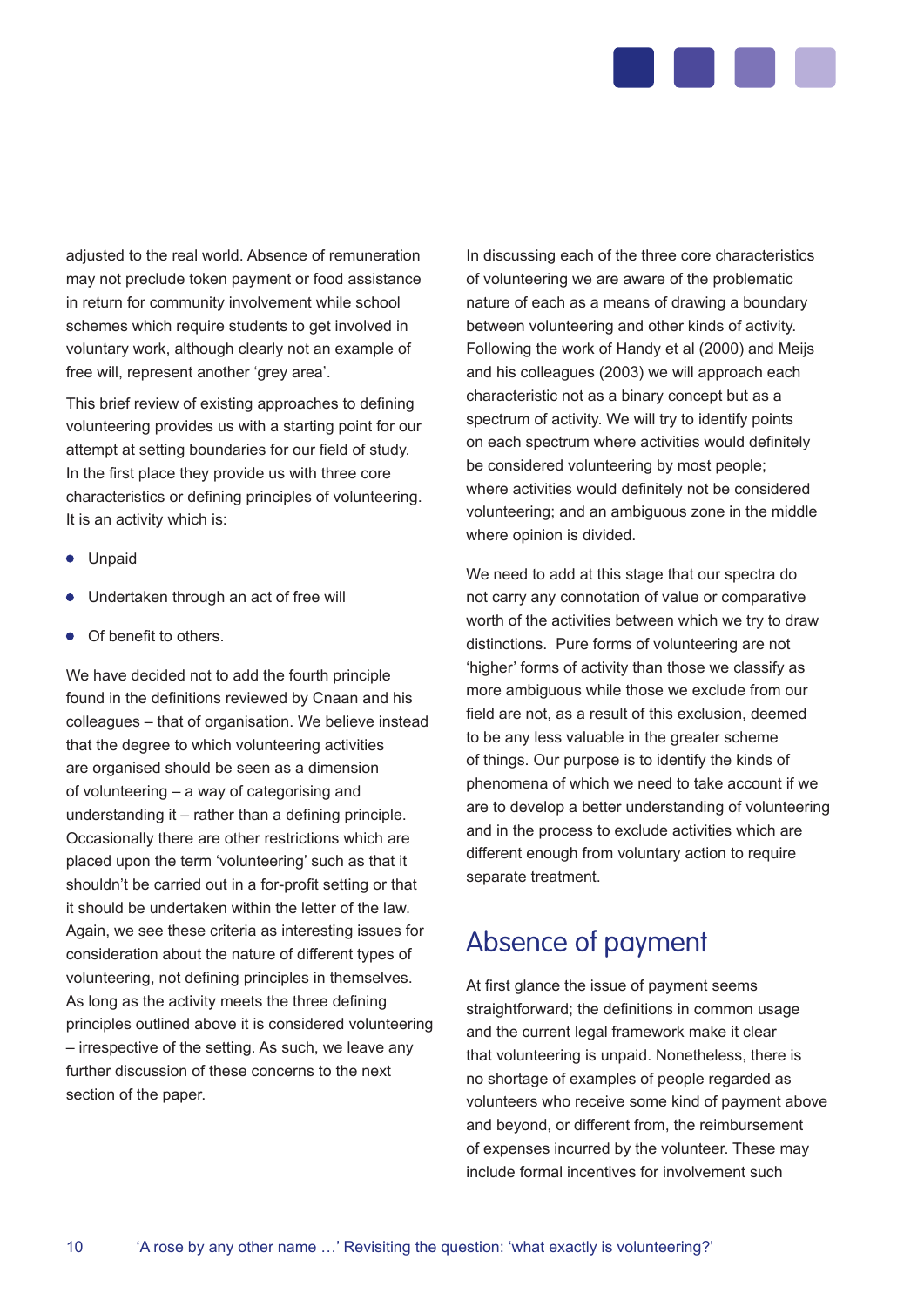

as a concert ticket; a living allowance for full-time youth volunteers; the employer-supported volunteer who gets time off with pay; and the volunteers at museums who receive a discount on their membership cards.

We can group these – and many other examples – into four types of payment:

- *Incurred expenses* ensuring that volunteers are not out of pocket as a result of their involvement
- *Enhanced expenses* (often considered to be enablers) – providing flat rate expenses and living allowances
- *Incentives and rewards*  aimed at encouraging people to get involved in volunteering or at expressing gratitude for their contribution
- *Payments* an explicit exchange of hours volunteered in return for the payment of money or gifts.

This typology is a useful means of delineating one of the boundaries of volunteering. At one end of the spectrum, we would have no difficulty in accepting that payment of **incurred expenses** such as fares and subsistence do not breach the non-remuneration boundary. Indeed, these payments are widely regarded not only as permissible but also as good practice. At the other end of the spectrum, **payments** would clearly shift the activity over the boundary between volunteering and another kind of activity.

People receiving **enhanced expenses** may well be considered volunteers provided that the allowance can be seen as limited to ensuring they are not out of pocket. Once the enhanced expenses exceed that level, they can be seen as payments and we would no longer regard the recipient as a volunteer. The line here is not easy to draw: it will depend on a judgement about what constitutes an acceptable standard of living and an appropriate level of

allowance to sustain it. Should it, in the case of full-time volunteers, for example, include a modest budget (perhaps no higher than typical state benefits payments) for social life, or should it be confined to the bare essentials? (And who decides what the bare essentials are?)

**Incentives and rewards** constitute a much greyer area. We have little difficulty including activities with modest incentives or rewards in what we consider to be volunteering. Incentives which act as an initial sweetener to encourage people to get involved – after which the individual continues with the activity regardless of incentives – would certainly be included within our boundary. And so would a reward for volunteering which was unexpected by the volunteer or so small as to be limited in their effect upon the individual's decision of whether to volunteer or not.

When incentives and rewards become more formalised or play a larger role in the decisionmaking process of the individual – or both – they belong in the fourth group we have identified and become **payments**. Two features distinguish the payment group from the other three. In the first place they involve a direct exchange of a service for a set payment. For example, arrangements often involve an implicit (or sometimes explicit) contract between the individual and the broker that they will receive a particular level of payment in exchange for a certain amount of engagement. The second key characteristic is the role that the payment plays in the decision-making process. If the payment plays a large part in motivating the ongoing involvement of the volunteer (i.e. above and beyond an incentive for initial involvement) then the activity falls outside our definition. On the other hand, a formal exchange (e.g. receiving a small discount on membership after completing a specific number of hours of service) could be included due to its insignificance in determining the individual's actions.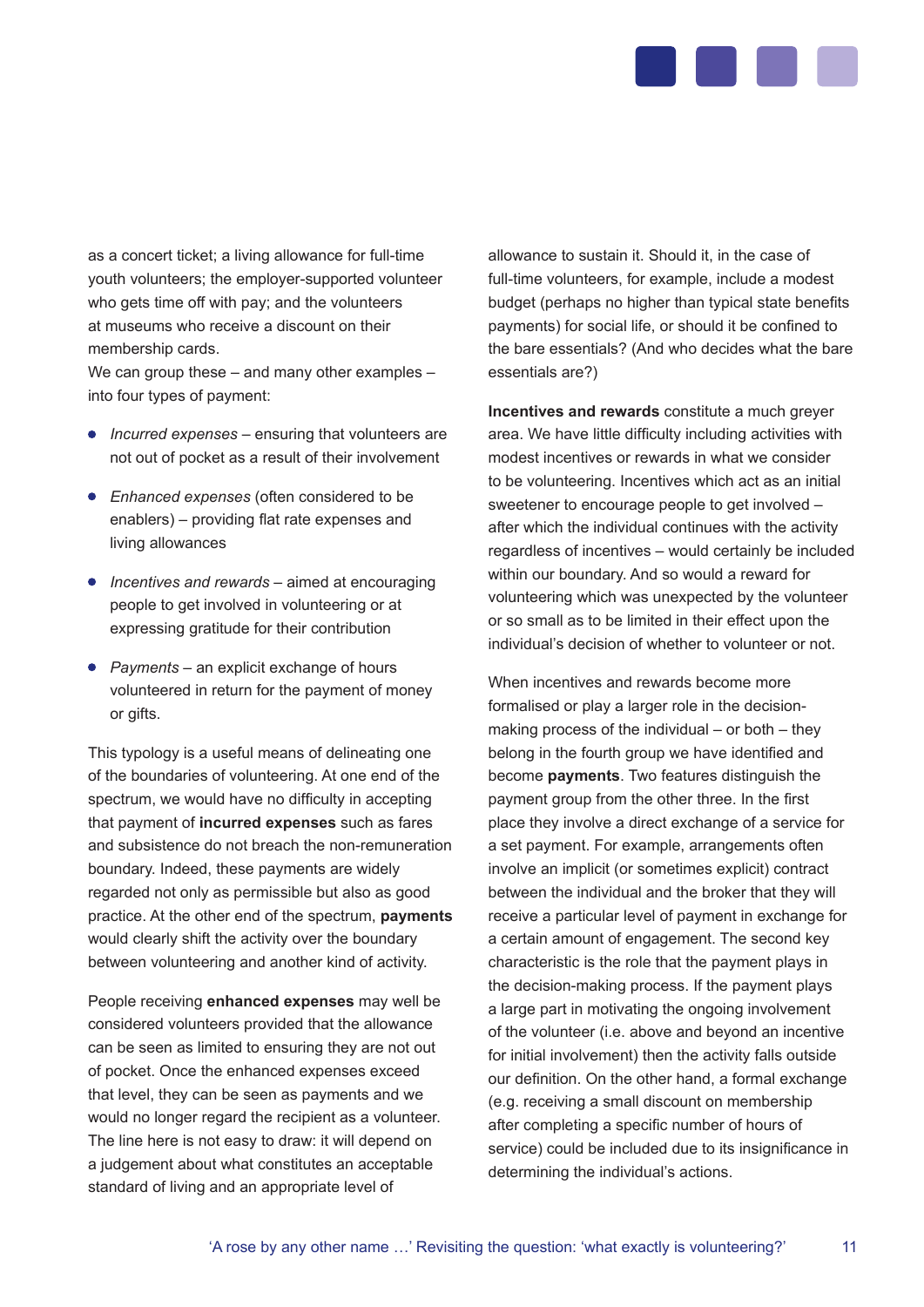

The typology which is presented in Figure 1 provides a framework for deciding who definitely is and is not a volunteer and a means of assessing the many examples which fall in between. Its application, however, requires some sensitivity to the specific nature of the individual activity. What is a small payment for some, for example, may

#### be seen as quite large for people on low incomes. There are also some potential difficulties where people combine different kinds of roles within the same community; an individual engaged in a small community organisation, for example, might be paid for secretarial work but campaign for the organisation as a volunteer.

#### Figure 1: The payment spectrum

#### *Incentives and rewards*



## Free will

*Incurred expenses*

The second characteristic of volunteering is that it is an activity which is undertaken as the result of an exercise of free will. We are conscious of the seductive charm of entering a philosophical discussion of the meaning of free will. However, for the purposes of this working paper we will limit ourselves to focusing on some of the ways in which choosing whether to volunteer and choosing which kind of volunteering to do can be constrained and use examples of these to illustrate some of the points on a spectrum which ranges from free will to coercion.

There are a number of external influences, pressures, constraints and coercive factors that impinge upon the individual's freedom of action. We have distinguished between five types of coercion (we have used 'coercion' as a shorthand expression for the range of pressures listed below.)

*Physical coercion* – involves a direct threat to an individual's physical well-being if they fail to follow a particular course of action; this is the 'gun to your head' scenario

- *Legal coercion* involves a legal requirement to follow a particular course of action such as undertaking community service as a sentence
- **•** Institutional coercion involves pressure (sometimes formalised) from institutional structures to follow a certain course of action. One example is pressure from management to take part in a company's employer-supported volunteering scheme
- *Social coercion* involves informal pressure from an individual's family or community (or society more generally) to follow a certain course of action. This might involve pressure on parents to help with school-based leisure activities in which their children are involved or indeed children who are involved in activities related to their parents' interests
- *Individual coercion* involves informal pressure from one individual (or a small group) to follow a certain course of action. An example might be helping an organisation that your partner feels passionately about.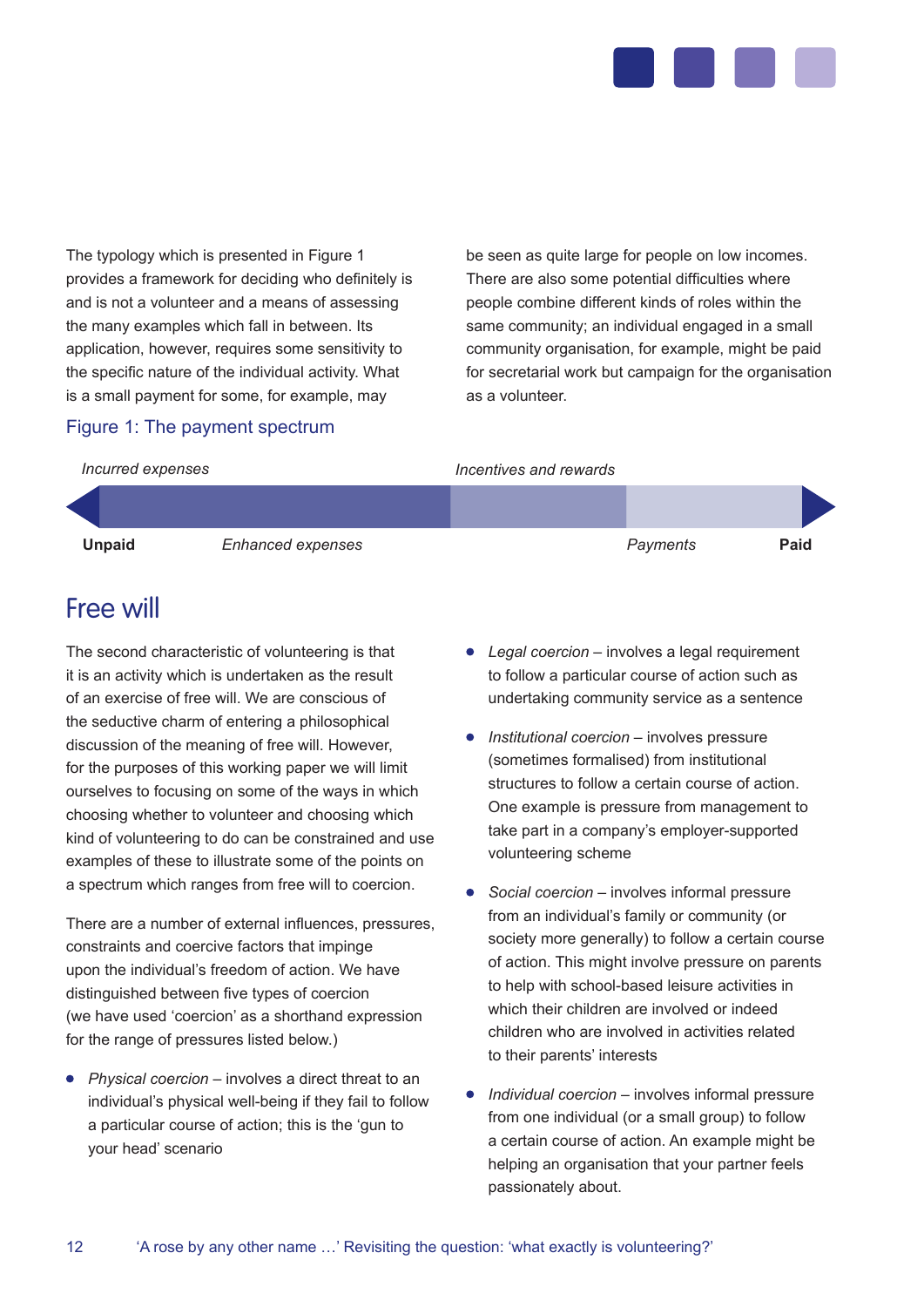

It is difficult to point to examples of **physical coercion** as a means of involving people in beneficial activities especially in the UK but one imagines that involvement in the paramilitary organisations on both sides of the sectarian divide in Northern Ireland might have been motivated in part by the fear of violence. On the other hand, quasi-volunteering activities such as community service as a non-custodial sentence are clearly driven by legal constraints while ideas for compulsory non-military national service for young people are also founded on the idea of legal compulsion. In any case, these are found on the 'coerced' end of our spectrum and are clearly outside our boundary.

The concepts of **institutional, social and individual coercion** are more complicated and contested. Their position on our spectrum depends on two factors – the strength of the pressure placed on the individual and the extent to which there are clear and direct consequences of a refusal to comply. In its softer forms, the attempts to influence people's behaviour take the form of advocacy and persuasion while the sanctions for non-compliance are weak or non-existent. A government campaign to increase the number of volunteers involved in their local communities; a managing director's attempt to encourage employees to volunteer; or a suggestion to a friend that they might like to join the committee of a local organisation; these might all fall well short of coercion and those who respond can still be seen as making a choice to become engaged. Indeed, these efforts may be seen as positively contributing to a culture of volunteering in the school, workplace or society at large. They are included in our definition of volunteers.

The position becomes more ambiguous as the pressure becomes stronger and more direct. On one level, it may become more formalised. We enter a grey area when employer-supported volunteering becomes part of the discussion in a member of staff's supervision meeting with his or her manager, and move across the coercion boundary if a link is made between participation in such a scheme and prospects for promotion. And pressure can be intensified in other ways. Family members may be very critical of those among themselves who do not get involved in an activity, while an individual might bring emotional pressure to bear on a friend to help organise an event: these kinds of attempts to influence behaviour take us into the ambiguous zone between untrammelled free will and coercion. And, beyond that, members of a peer group or community who face ostracism for not getting involved can not, in our view, be considered to be volunteering. Clearly, the task of actually identifying and assessing a volunteer's internal decision-making process for getting involved would raise extreme difficulties in practice. However, we feel that there is clarity around the underlying principle.

Figure 2 provides a graphic view of these different kinds of coercion and arranges them on a spectrum from untrammelled free will to unambiguous coercion.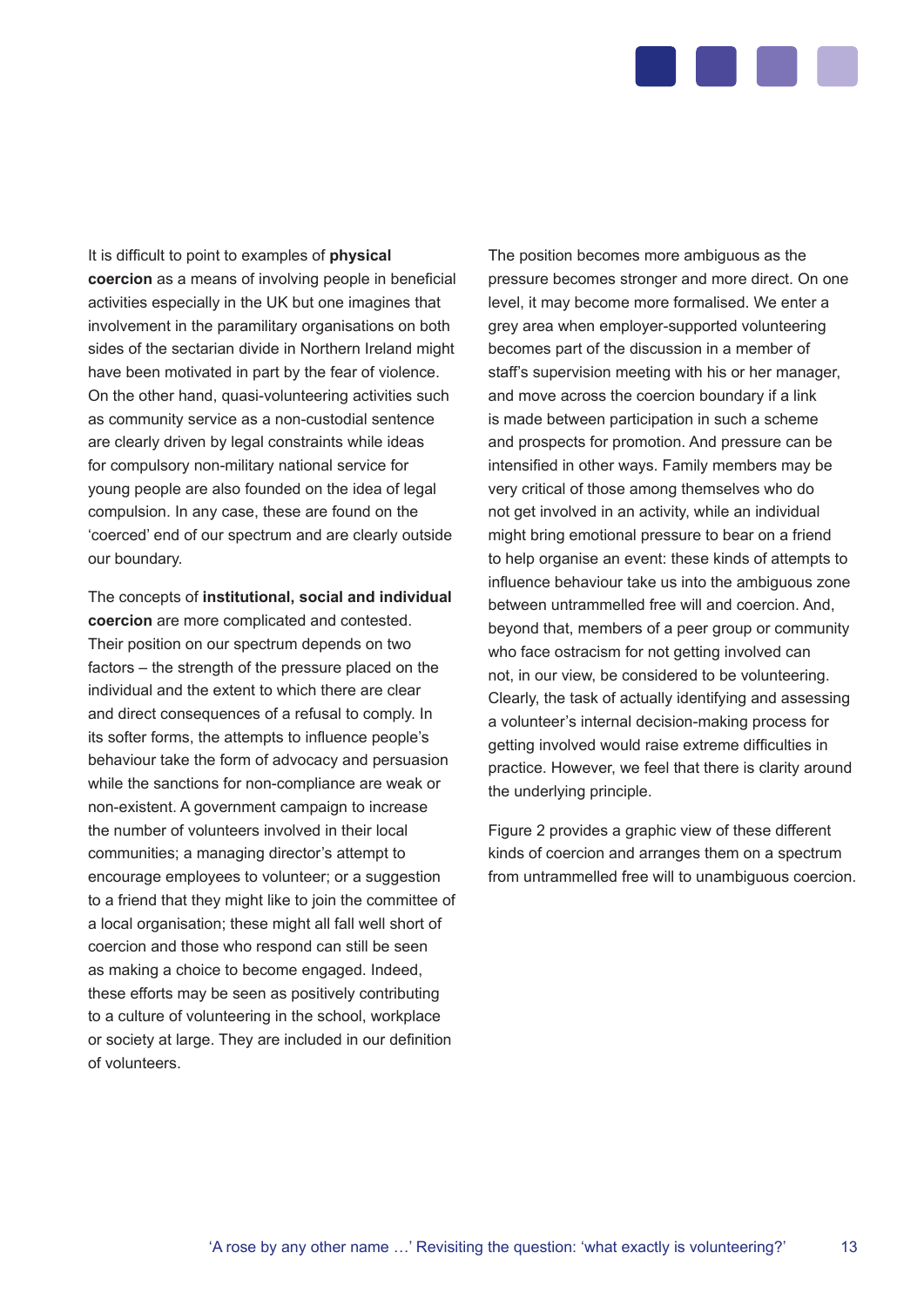

#### Figure 2: The free will spectrum



## Benefit to others

The third defining principle of volunteering – that it should be of benefit to others – poses two sets of questions. In the first place we need to examine what we mean by 'benefit' and, secondly, we have to look more closely at the idea of 'others'.

#### **Benefit**

The first of these is far from straightforward. There are two main issues. Do we need to demonstrate that an actual benefit has resulted from the activity or is it sufficient to decide that the action was motivated by the desire to have benefit? And what exactly constitutes benefit and where do we draw boundaries around it?

The tension between 'actual benefit' and 'intended to benefit' can be illustrated by some examples: a fundraising event which loses rather than generates money for a good cause; or a volunteer guide in a museum who accidentally damages an exhibit. The activities are well meaning but the outcomes are not beneficial. If we focus on the motivations of those involved, we risk opening up a wide debate about the psychological foundations of volunteering. If, on the other hand, we exclude activities which cannot be shown to have delivered a net benefit we are in danger of excluding a great deal which might be considered volunteering – even if we were in a position to make an assessment of their impacts. We acknowledge that neither of the concepts of

actual benefit or intended to benefit is necessary or sufficient to provide us with a boundary per se. Instead we need to look at two aspects of the activity, which provide a conceptually less clear-cut and more difficult to apply but ultimately more accurate hybrid.

Firstly, we look at the purpose of the activity. This purpose is not the same as the intention of the volunteer. Rather we look at the activity itself and if part of the purpose of the activity is to benefit others (whether this purpose is derived from the volunteer, the organisation or even the beneficiary) then it can be considered volunteering. Secondly we need to look at the actual benefits that can be expected from the activity. This does not mean carrying out an audit of every instance of volunteering; rather, we assess whether if the activity were carried out with a reasonable amount of competence (and, perhaps, good fortune) it is likely to deliver some kind of benefit.

This still leaves us with the puzzle of what is – and is not – a benefit to society. The problem here is that different and conflicting views of what is beneficial can co-exist. Jurgen Grotz (2009) has highlighted this dilemma by contrasting the views of social benefit involved in supporting the work of a charity which enables blind people to take up angling with those of a group which is campaigning against angling on the grounds that it is a cruel sport which inflicts pain on fish. Both are arguably pursuing a socially beneficial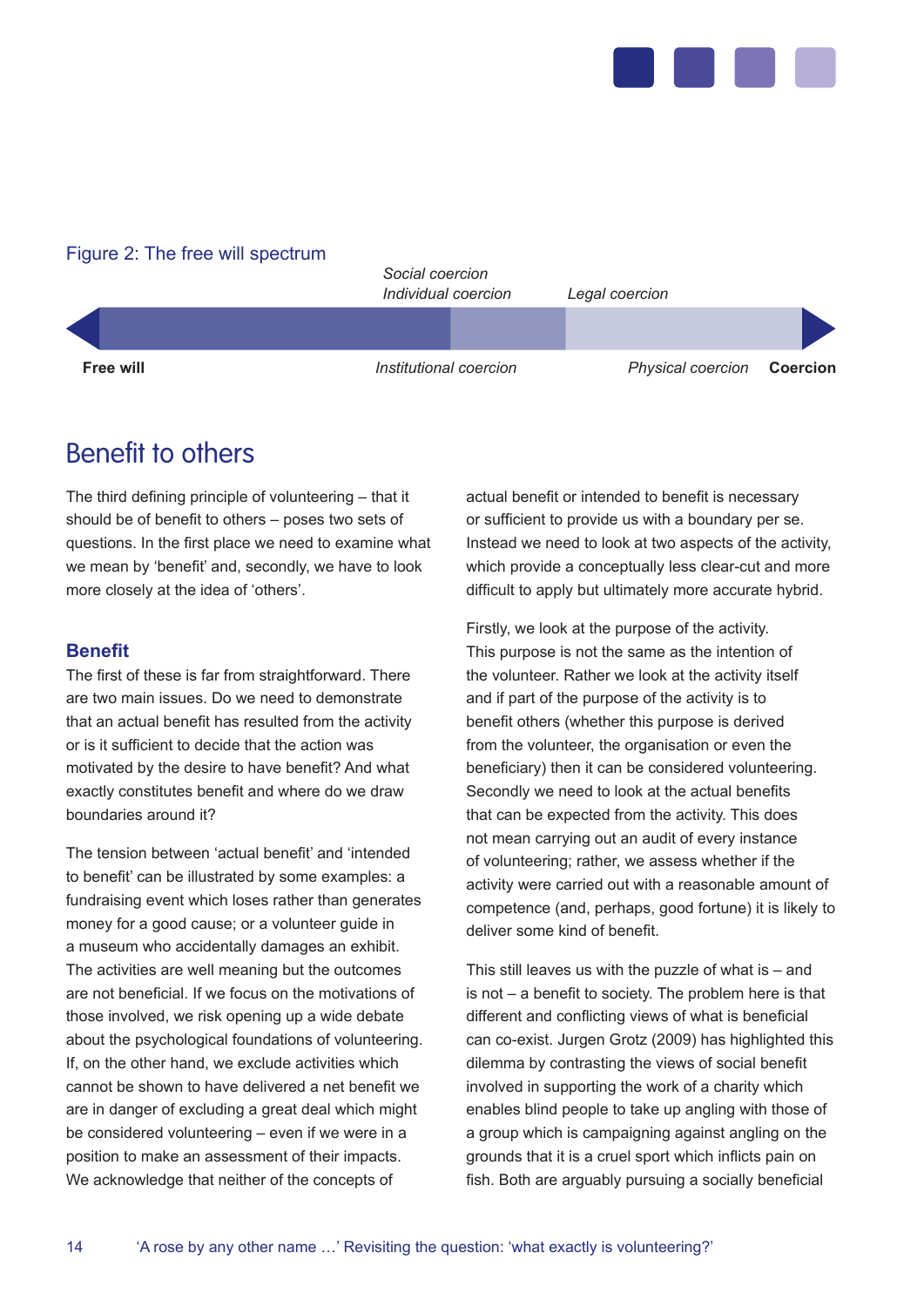

outcome. Both, it seems to us, need to be included within our definition of volunteering. On the other hand, there are activities which some would consider beneficial but which we would exclude from the most widely drawn view of volunteering.

Take the example of activity that involves violence. Whatever one's view of the justice or otherwise of their cause, violent terrorist groups would not be viewed as volunteers. David Horton Smith's typology of voluntary action is useful here (Smith, 2000). He splits the field between non-violent voluntary action (this would be unambiguously within our definition), illegal or violent voluntary action (ambiguous) and clearly anti-social behaviour (unambiguously not part of our definition). This framework provides a good starting point but to make the judgement violent action must be viewed within its own context. In some situations it would be excluded as it could not be seen as proffering benefit to others (e.g. racist attacks) whereas in others it may be seen as fitting within the definition (e.g. resistance to apartheid in South Africa). How the framework is sketched onto reality is an empirical, context-dependent question.

#### **Others**

The second set of questions – about who benefits – is less challenging. The principle is clear: activities which benefit only the protagonist and his/ her immediate family (and his or her very close friends) do not constitute volunteering. Although the principle is clear, the application of this can be more difficult than it appears on the surface. While caring for one's own children, parents or partner is clearly not volunteering, and providing for the needs of strangers equally clearly is, exactly where the boundary should be drawn through the ambiguous zone between these poles is not altogether obvious. There are important cultural differences to be taken into account: in some communities, for example, the extended family involves much closer relationships than in others. There are also differences in the relationships involved when volunteering takes place within a defined group – such as a refugee or migrant community or a congregation – rather than when it is undertaken for the public at large. And it is important to note that most definitions do not exclude benefits to the volunteer personally (or to his or her family or friends) provided that other people also benefit – e.g. self-help activities.

Finally, some definitions include activities of benefit to the environment. On one level it is difficult to disentangle these kinds of benefit from their social impacts and we may think of environmental benefits as purely pertaining to the benefits they have for other people (whether that be biodiversity, clean water in developing countries or preserving fossil fuels for future generations). However, others place an intrinsic value in nature and would see activity that benefits the environment as self-evidently beneficial without the need for a human recipient. Again we adopt a broad definition of volunteering, which would include activity benefiting others or the environment. Whether the beneficiary is other people directly or the environment may be an important question within volunteering but not one that can be used to define volunteering.

Bearing these points in mind we have developed a tentative typology which uses the dimension of benefit to others as a means of defining the boundary between volunteering and other forms of activity.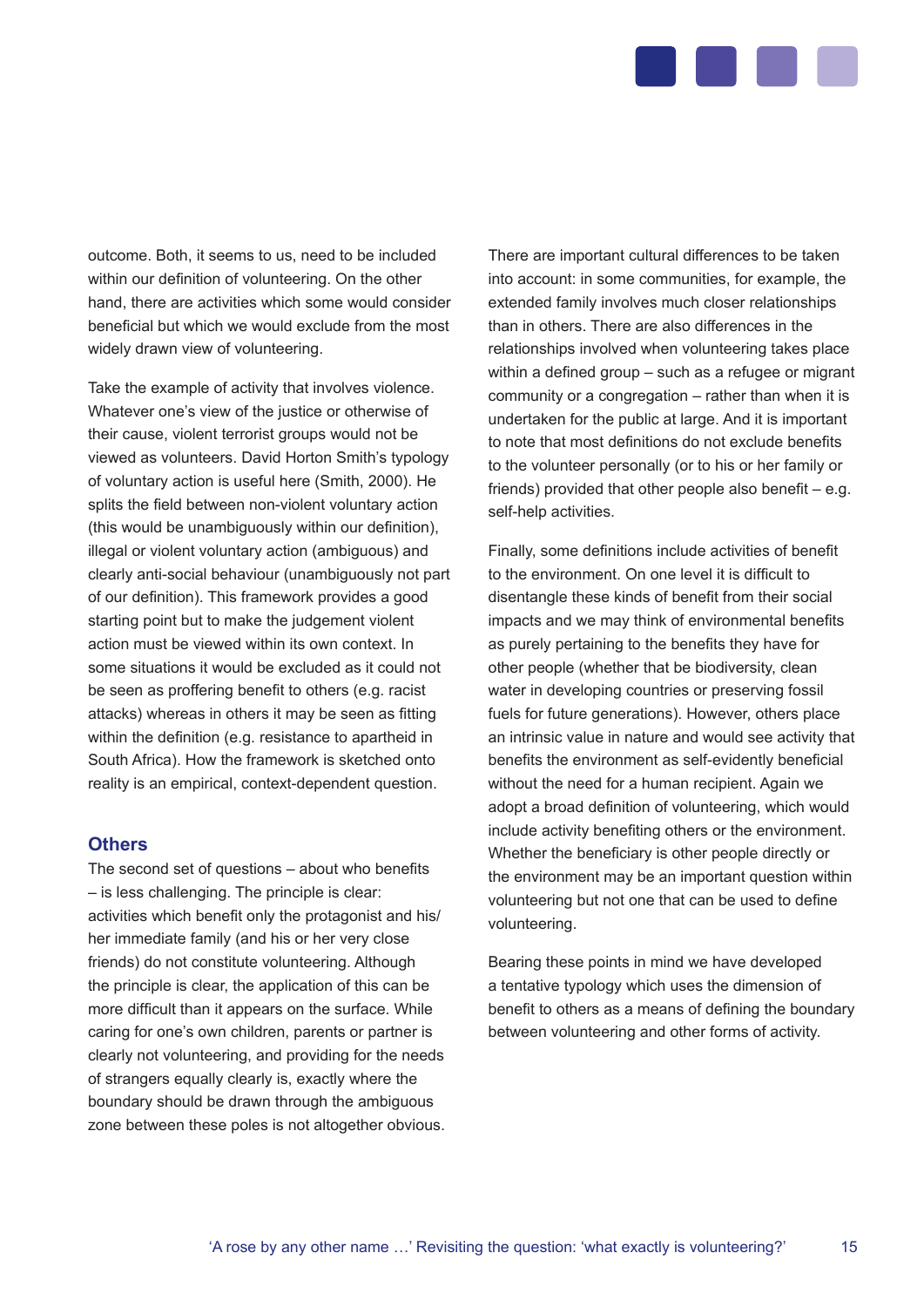

- *Benefits only to self, immediate family and close friends* – not volunteering
- *Benefits to members of an extended family* – ambiguous
- *Self-help and mutual aid activities which benefit members of a small group or tight-knit community as well as the volunteer* – a form of volunteering
- *Member benefit* where the benefits are largely or exclusively to members of a club, society or association – a form of volunteering

#### Figure 3: The benefit spectrum

*Self-help and mutual aid activities Member benefit Volunteering in a 'mixed benefactory' Volunteering for public benefit* 

*Benefits to members of an extended family*

- *Volunteering in a 'mixed benefactory'* where there are benefits not only for the members of a club, society or association but also for a wider public, for example where the members of an Arthritis Care local group help to meet the needs of all local people with arthritis and not only their members – a form of volunteering
- *Volunteering for public benefit* a form of volunteering

Figure 3 locates these different kinds of volunteering along a spectrum which ranges from absence of benefit to others to benefit for the public as a whole.

> *Benefits only to self, immediate family and close friends*

**Of benefit to others Of no benefit to others**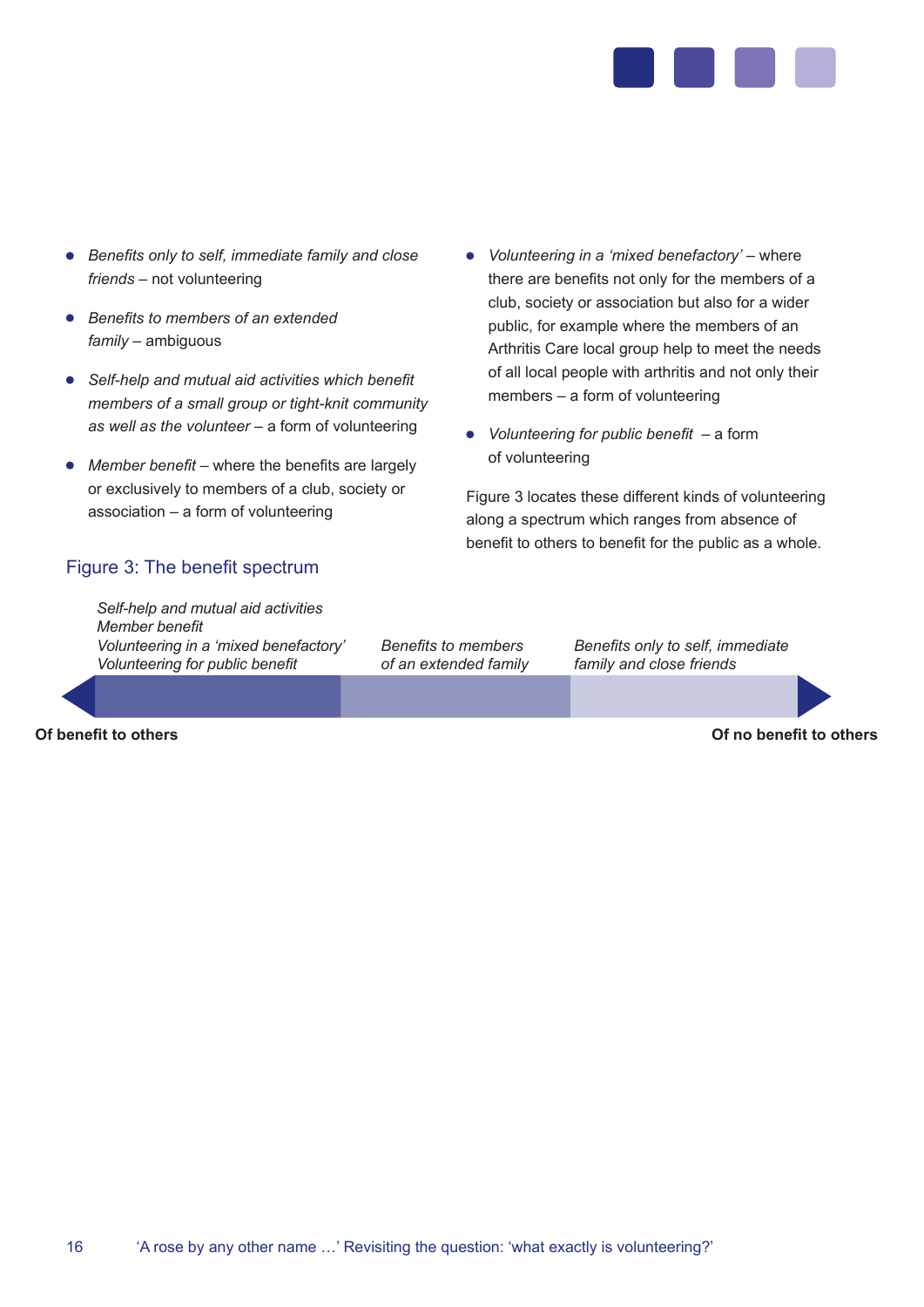

## A conceptual map

Having explored in turn each of the three principal dimensions of our definition of volunteering, we can now bring them together to provide a conceptual map of the boundaries of volunteering. As our discussion has stressed, there are considerable difficulties in definitively pinning down some of the concepts involved, however, we hope that Figure 4 will provide a useful framework for testing the boundaries of

volunteering using real life examples. On our map, the inner circle represents activities which can clearly be seen to be volunteering; the circle surrounding it includes activities which are to a greater or lesser degree ambiguous in their status; and the activities outside these two circles are clearly not included within our definition of volunteering.

### Figure 4: The multi-dimensional spectrum



17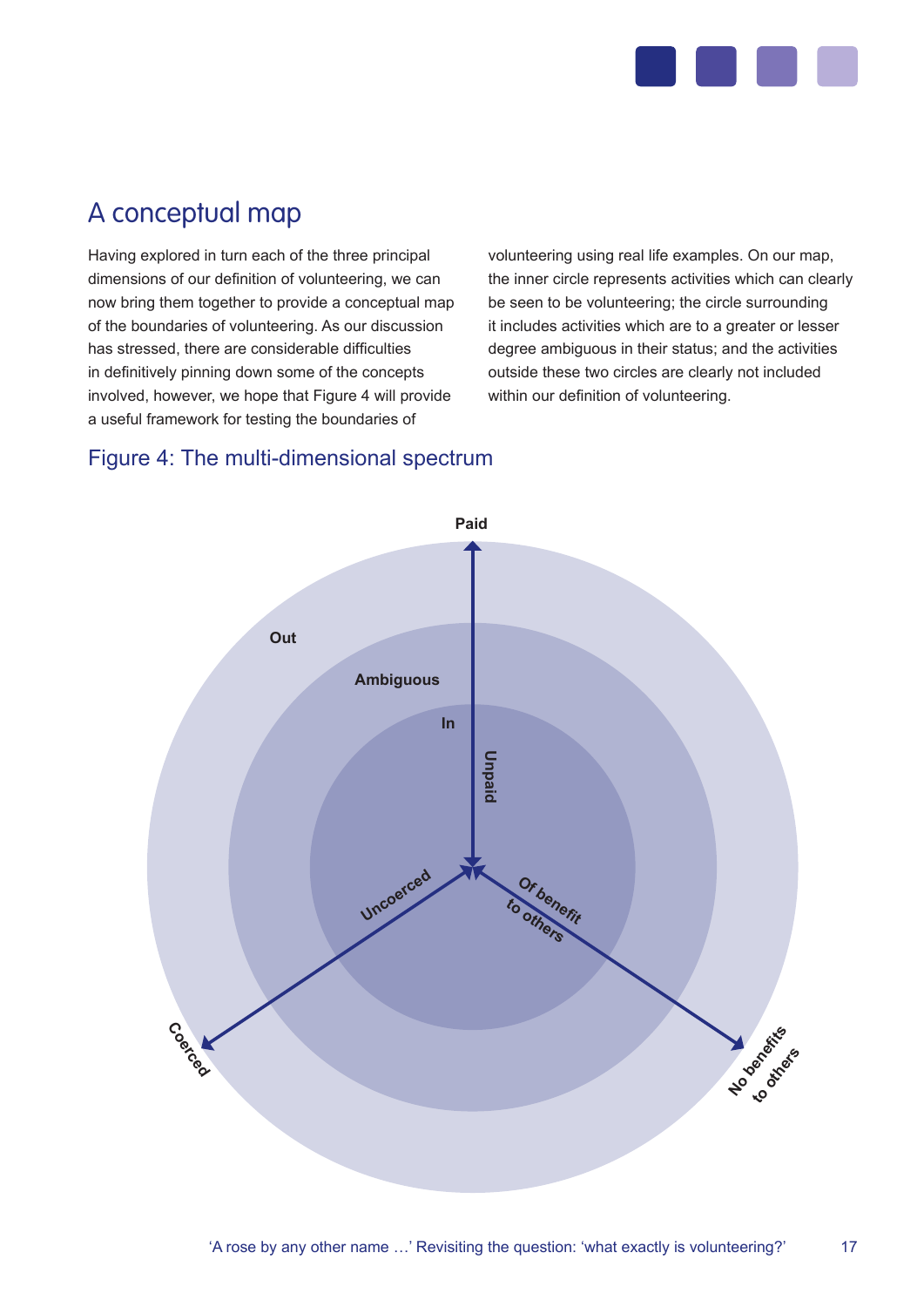

## 3. Dimensions of volunteering

## **Introduction**

**Having delineated the field of volunteering, we now turn our attention to making sense of the range of activities found within its boundaries. We will review a variety of dimensions of volunteering and the ways in which they have been used to categorise and classify it. The key dimensions of the volunteering experience which we will discuss are: degrees of organisation; some established general perspectives; the nature of volunteering activities; and the degree of intensity of the volunteer's involvement.**

## **Organisation**

We noted above that Cnaan et al's (1996) review of the literature included 'organised' or 'carried out through an organisation' as a generally accepted element in definitions of volunteering. More recent attempts at definition have omitted this feature and we ourselves have chosen to treat it as a dimension of volunteering rather than one of its defining features. One important reason for adopting this approach is the growing recognition that volunteering also takes place outside organisational structures. While much of the literature focuses on formal volunteering – carried out under the auspices of an organisation – increasing attention is being given to informal activities undertaken between individuals (Rochester et al, 2010). The major source of data about volunteering in England and Wales – the Citizenship Surveys (e.g. Kitchen, 2009) – attempts to measure it in both its informal and its formal manifestations while some researchers (Williams, 2008; Woolvin, 2010) have focused on informal volunteering in the hope of rescuing it from comparative neglect. Research has also suggested that the simple distinction between formal and informal volunteering is too simplistic and is an inadequate way of approaching what is a far more complex set of phenomena. And there are other issues.

The concept of informal volunteering has been criticised as being so broad as to encompass forms of interaction between neighbours or friends which stretch the idea of volunteering to breaking point (Saxton and Baker, 2009). At the same time, the concept of formal volunteering raises questions about the definition of 'a group' or 'organisation' and thus where the boundary between formal and informal volunteering needs to be drawn.

Our response is to put forward a new three-fold classification with which to replace the simple distinction between formal and informal. It categorises volunteering as organised, collective, or individual.

#### **Organised volunteering**

This is an unambiguous zone in which volunteering is carried out in or through a formally constituted entity with a long-term or permanent existence. It will have a written document which sets out, as a minimum: its aims and purposes; the identity of its members; and the ways in which it will conduct its business, appoint its leaders and hold them to account. There are three principal types of organisation (Billis, 1993) through which people are involved in volunteering:

- *Associations* membership organisations which elect their officers and a committee to manage their affairs and depend on the unpaid work of their members to carry out their functions
- *Bureaucracies* these are the normal organisational forms found in the for-profit and statutory sectors as well as very large household name charities. The key feature of them is their hierarchical operational system in which authority flows downwards from salaried managers to paid staff whose functions and authority and autonomy are clearly defined and prescribed. Volunteers (excluding trustees) play an essentially ancillary role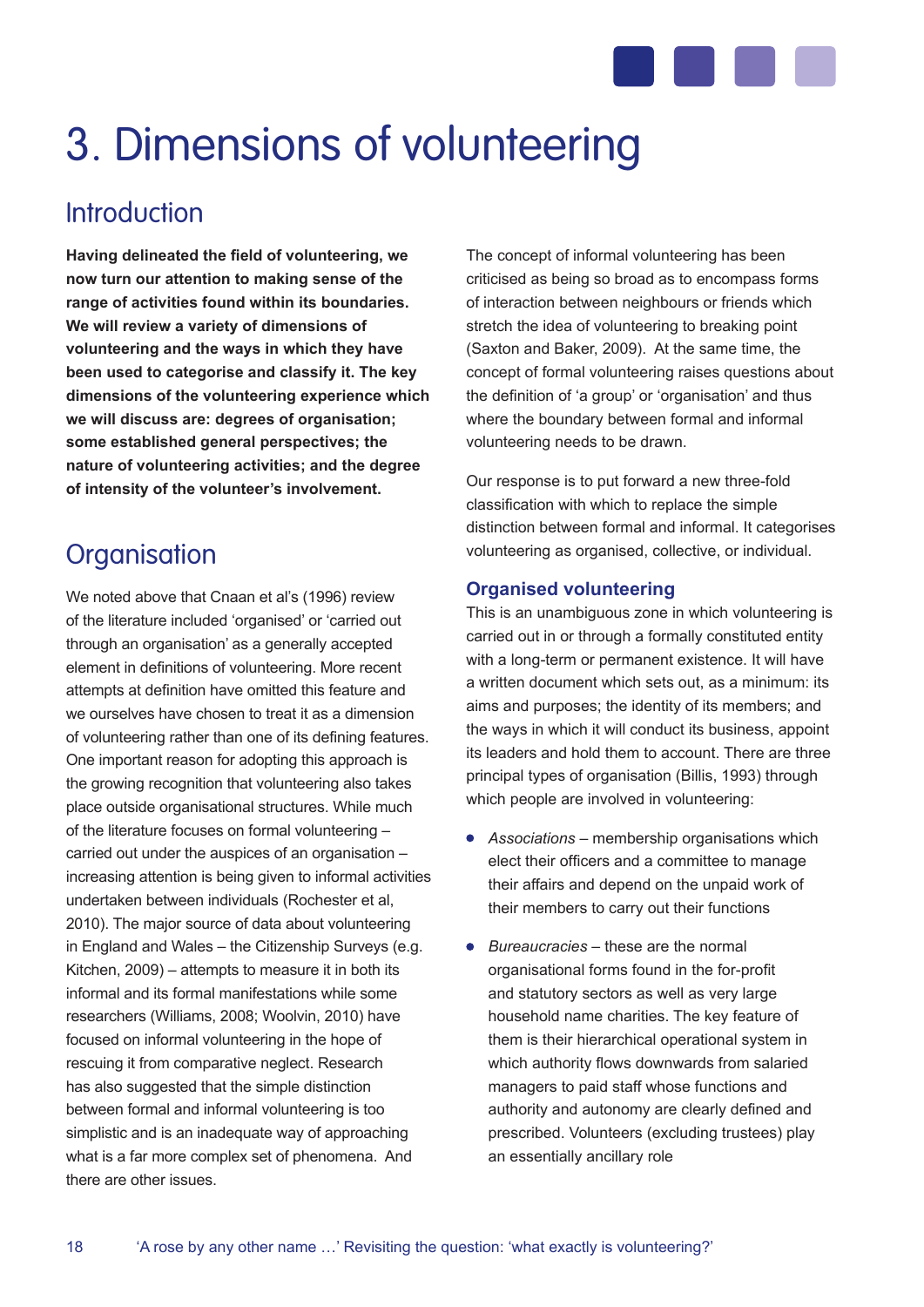

*Hybrid voluntary agencies* – combines some of the features of the bureaucracy and the association. Its members elect its officers and governing body but it employs one or more managers and other staff to perform its operational activities.

#### **Collective volunteering**

Collective volunteering takes place in groups that are not formally organised, those entities which Billis has called 'unorganised groups' (1993) and 'the primordial organisation soup' (Billis, 2010) and which Milofsky (2008) has termed 'transorganizations'. These groups can be seen as hybrids with some of the characteristics of associations but also some of the personal or informal world of family and friends. They lack a constitution or legal entity (as such they are a group of individuals rather than an organisation) and they lack clarity about who is and is not a member – people may turn up and join in on a very ad hoc basis. Unlike organisations, they have a tendency to fade away when the original purpose has been achieved (or failure admitted). Unorganised groups of this kind may play a major role in social welfare (Billis, 1993) but are perhaps more often associated with campaigning and self-help activities yet they clearly play an important role in volunteering.

#### **Individual volunteering**

The third category of volunteering is that carried out as an individual with no host organisation or collective endeavour. Our understanding of individual volunteering is closely aligned to the Citizenship Survey's definition of informal volunteering. The survey asks about respondents' participation in a list of activities which the researchers then define as informal volunteering including (in order of the most commonly reported): giving advice; looking after a property or a pet; transporting or escorting someone; providing childcare; doing someone's shopping; and providing personal care. Broadly, the definition used in the survey gives a good representation of our individual volunteering.

However, we would offer some qualifications and additions to the definition. We add to our definition some of the activities which the Citizenship Survey calls civic engagement rather than informal volunteering – such as contacting a local councillor or council officer – and some which are seen as leisure time activities – such as individual coaching or individual mentoring of people engaged in sport or the arts.

Further, the definition should only include activity that is not purely spontaneous but is to some extent considered or planned; also the activity should represent more than a fleeting encounter. That volunteering should involve some element of prior consideration and be of some substance is not a defining principle of the order of the three principles discussed in section 2 (it does not distinguish volunteering activity from other types of activity). Rather it distinguishes between insubstantial reflex behaviour and more substantial and considered activity. This type of distinction would have to be made if we were trying to define terms such as 'political participation' or even 'playing sport' but it does not help to distinguish between them. Exactly where the cut off is made remains somewhat of a loose end, but we feel that there must come a point where something is so fleeting and spontaneous that it wouldn't be included in our definition. Table 1 is an attempt to distinguish individual volunteering from other pro-social behaviour.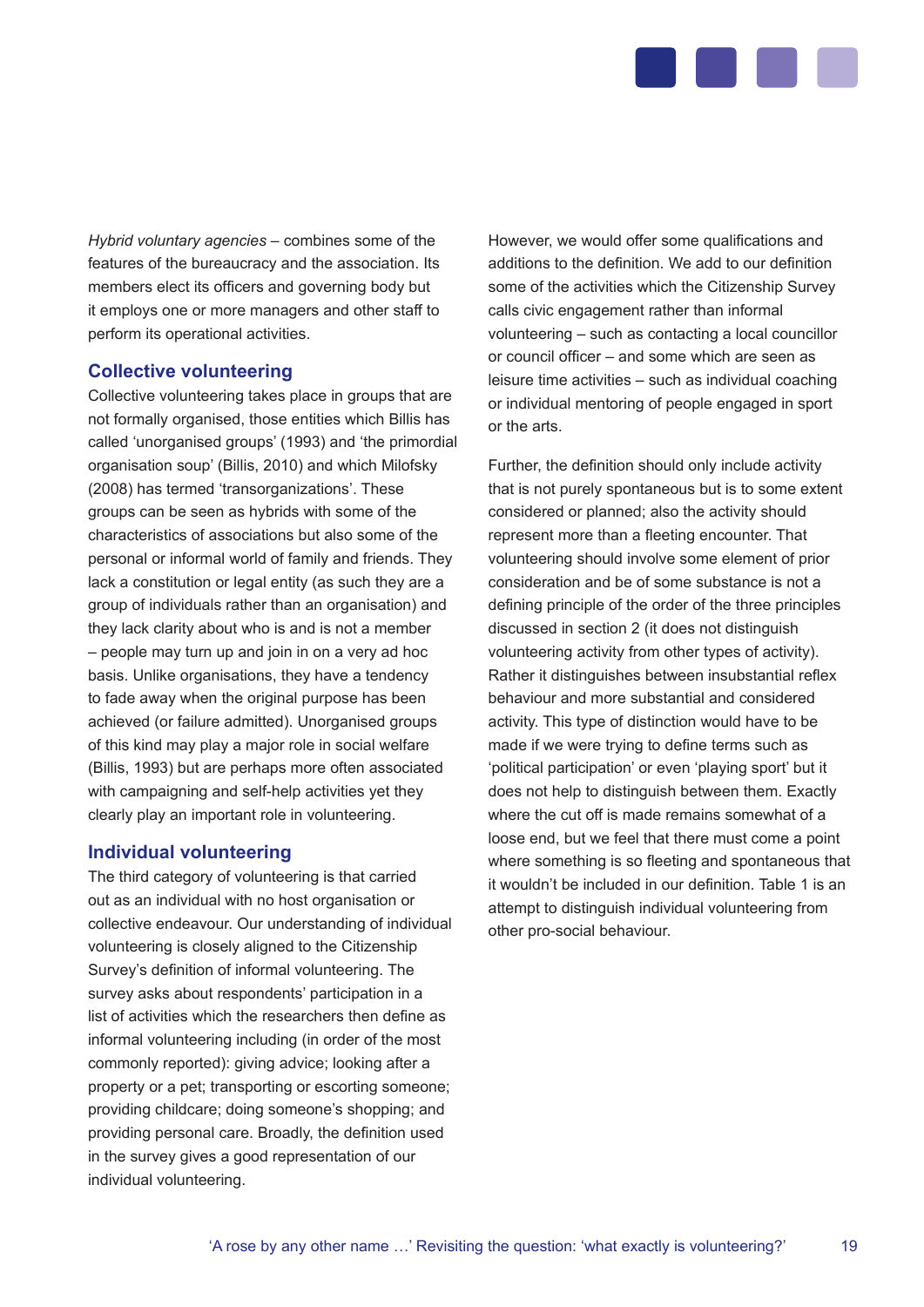

#### **Table 1: Individual volunteering compared to other pro-social behaviour**

| <b>Activity</b>                                        | Individual volunteering                                                                        | Other pro-social<br>behaviour                                                                            |
|--------------------------------------------------------|------------------------------------------------------------------------------------------------|----------------------------------------------------------------------------------------------------------|
| Giving advice                                          | Assisting a neighbour to complete<br>a legal document                                          | Giving directions to a passing<br>motorist                                                               |
| Transporting                                           | Taking someone to hospital to<br>keep an appointment or visit<br>relative(s)                   | Offering a lift to neighbours when<br>passing them in the street                                         |
| Childcare                                              | Arranging to look after a child<br>so its parents can go out to the<br>theatre/cinema          | Minding a child for a couple of<br>hours while its parents deal with a<br>short-term and unexpected need |
| Contacting a councillor or local<br>government officer | Helping a neighbour get a service;<br>taking up a problem affecting the<br>whole street/estate | Responding to questionnaires<br>(depending upon the aims<br>of the survey)                               |
| Coaching or mentoring (on an<br>individual basis)      | Offering a structured conversation<br>or series of conversations about<br>performance          | Suggesting a change in technique<br>or approach on the way home<br>from a match or performance           |

### Some general perspectives

Another way of trying to make sense of the diversity of volunteering is provided by three broad perspectives or paradigms. Lyons and his colleagues (1998) have provided us with an understanding of two of these, the non-profit and the civil society paradigms. Their non-profit paradigm can be seen as the dominant view of volunteering in the UK and other Western developed societies while the

civil society paradigm reflects the way in which volunteering is seen in the developing countries of the South. The third broad perspective – volunteering as serious leisure – has been developed by Stebbins and his colleagues (see for example Stebbins, 1996). Table 2 is an attempt to summarise the key features of each of these perspectives.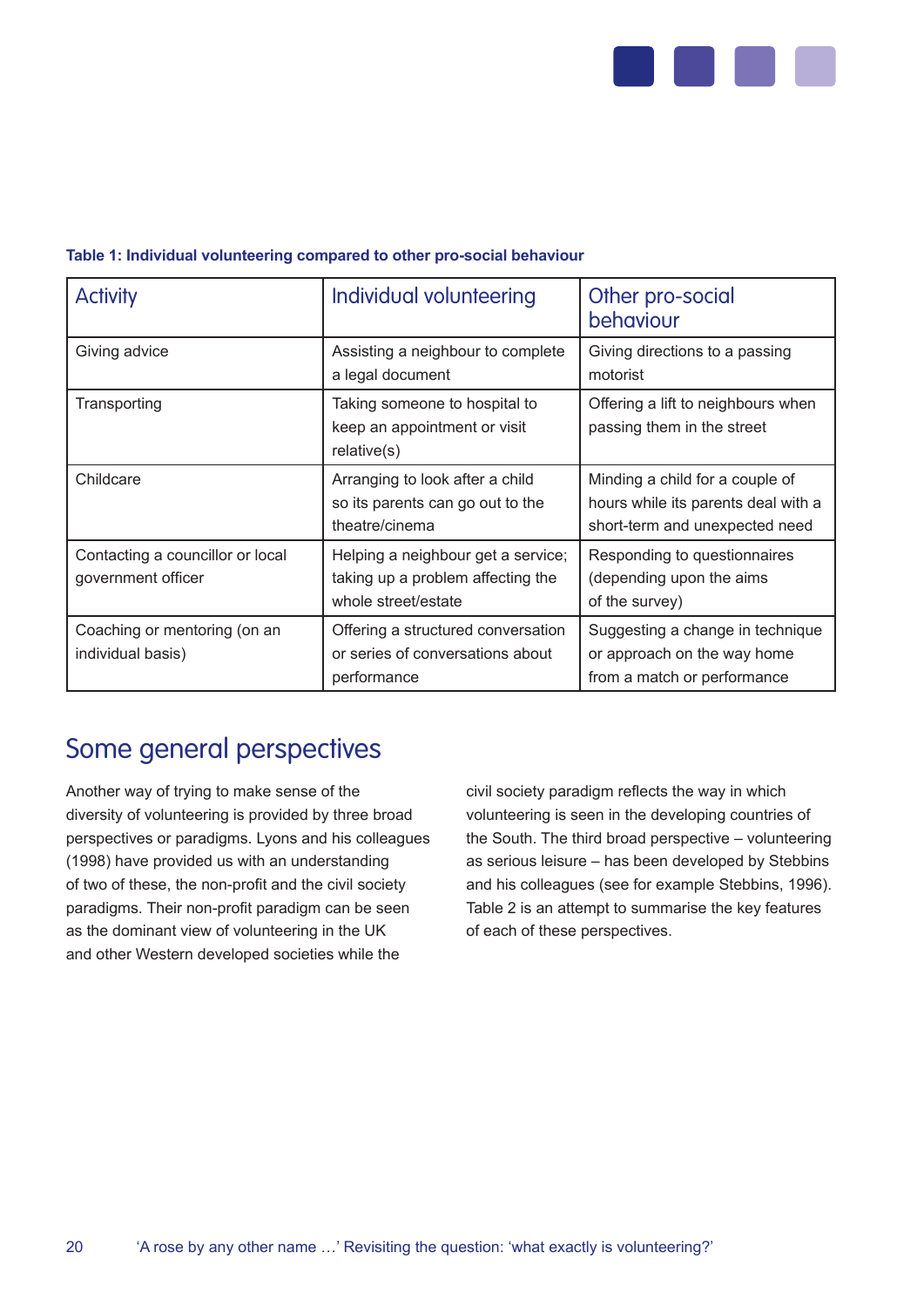

#### **Table 2: General perspectives**

|                           | Non-profit<br>paradigm                                                                                                                            | <b>Civil society</b><br>paradigm                                                                           | Volunteering as<br>serious leisure                                                                        |  |
|---------------------------|---------------------------------------------------------------------------------------------------------------------------------------------------|------------------------------------------------------------------------------------------------------------|-----------------------------------------------------------------------------------------------------------|--|
| <b>Motivation</b>         | Altruism: helping people<br>who are 'less fortunate'                                                                                              | Mutual aid: working<br>together to meet shared<br>needs and common<br>problems                             | Intrinsic: commitment to<br>acquiring expertise to<br>practise a specific activity                        |  |
| <b>Activities</b>         | In the broad field of<br>social welfare                                                                                                           | Self-help and<br>campaigning in social<br>welfare but also other<br>areas of public policy                 | Arts and culture and sports<br>and recreation                                                             |  |
| Organisational<br>context | Typically in large,<br>professionally staffed<br>and formally organised<br>charities but also<br>statutory agencies like<br>hospitals and schools | Associations and self-<br>help groups entirely<br>or largely based on<br>voluntary efforts                 | Local clubs and<br>associations but also larger<br>federated structures at<br>regional and national level |  |
| <b>Volunteer roles</b>    | Additional resources/<br>ancillary roles<br>Pre-determined<br>functions and selected<br>for specific tasks                                        | Provide leadership<br>and perform all of the<br>operational tasks<br>Volunteers develop roles<br>over time | Performers, practitioners<br>and participants but also<br>full range of leadership and<br>support roles   |  |

These three perspectives have been combined into a conceptual map (Figure 5). As well as the unambiguous forms that coincide with each of the three broad perspectives discussed above, the map includes four hybrid forms where either the nature of the organisation through which volunteering takes place or the combination of roles undertaken by the volunteer means that more than one perspective is needed if we are to understand the nature of the specific volunteer engagement.

#### Figure 5: A three-perspective model of volunteering

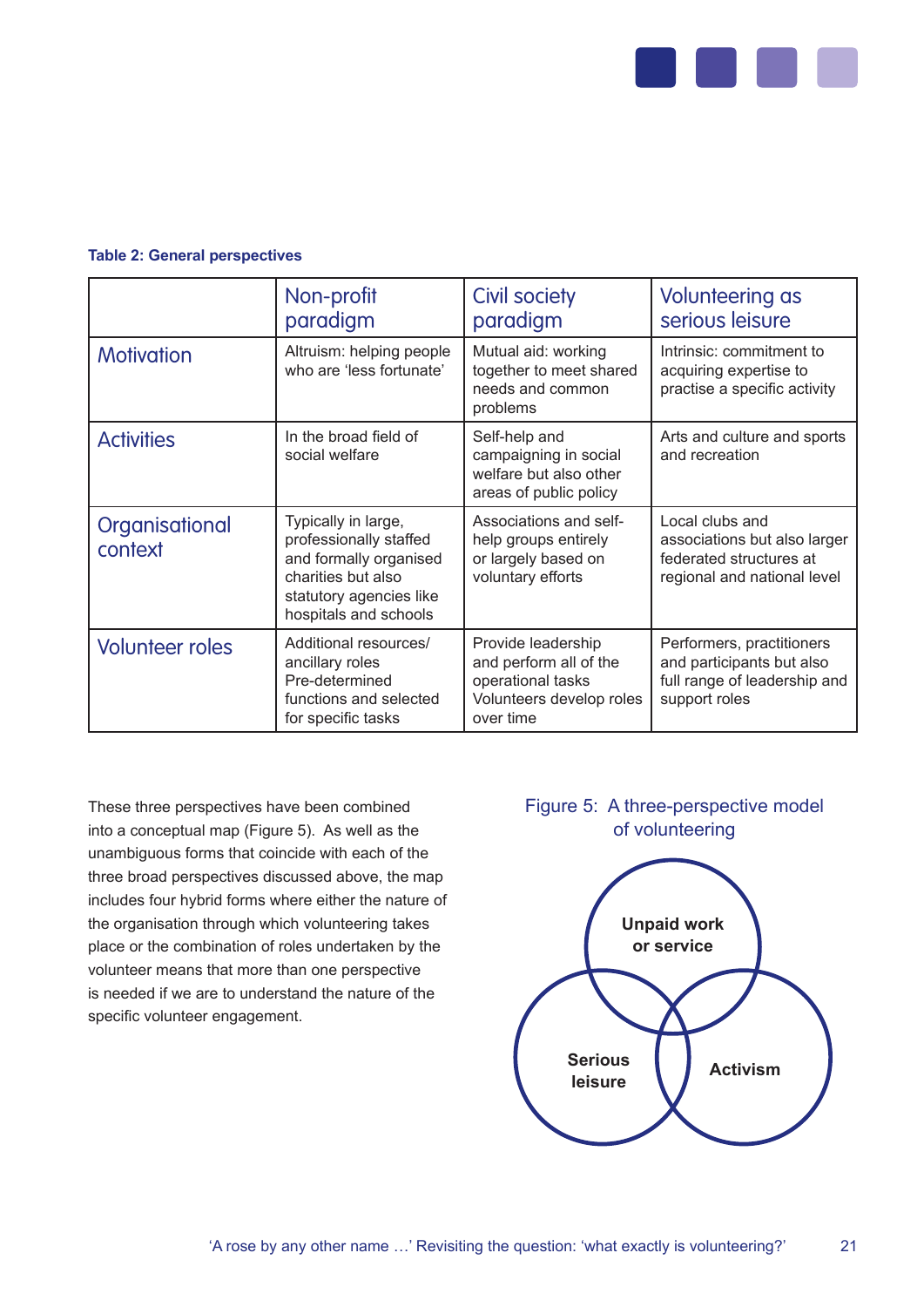

## Volunteering activities

Our third set of classifications is based on the kind of activity undertaken by the volunteer. The best known broad brush activity typology is that developed for the UN International Year of the Volunteer (UNIYV) (Davis Smith, 1999) which identifies four types of volunteer activity:

- *Self-help or mutual aid* probably the oldest form of voluntary action in which people with shared problems, challenges and conditions work together to address or ameliorate them. This is sometimes described as voluntary action 'by us, for us'
- *Philanthropy and service to others* this is what most people in Britain would identify as volunteering; typically involving an organisation which recruits volunteers to provide some kind of service to one or more third parties
- *Participation* the involvement on a voluntary basis in the political or decision-making process at any level, from participation in a users' forum to holding honorary office in a voluntary and community sector organisation
- *Advocacy or campaigning* collective action aimed at securing or preventing change which includes campaigning against developments seen as damaging to the environment and campaigning for better services, for example for people with HIV/AIDS.

This categorisation seems fairly comprehensive to us. We would, however, make two changes. First we would change the title of the existing participation category to governance (for us participation is a much broader ranging activity than that indicated here). Secondly, and more fundamentally, we would add a fifth category of expressive behaviours:

*Expressive behaviours* – involvement in an activity as a fulfilment of a personal interest often associated with volunteering in the arts, culture and sports sectors. Here the volunteer is expressing their interest and passion in a particular field through their volunteering.

Other classifications have provided a more detailed, nuanced breakdown of the activities within the field of volunteering. The fullest attempt at a comprehensive checklist of volunteer activities was developed under the UNIYV as part of a toolkit to assist people around the world to conduct comprehensive surveys of the extent and of nature of volunteering (Dingle, 2001). Unfortunately the list is too lengthy to include here, however, it has been summarised by Rochester et al (2010; pp.27-29).

## Intensity of involvement

A fourth way of categorising volunteering is to segment it according to the amount of time the volunteer is involved in the activity. Various typologies have been developed to categorise short-term volunteering (Macduff, 2005, and Handy et al, 2006), a synthesis of which is provided in Table 3.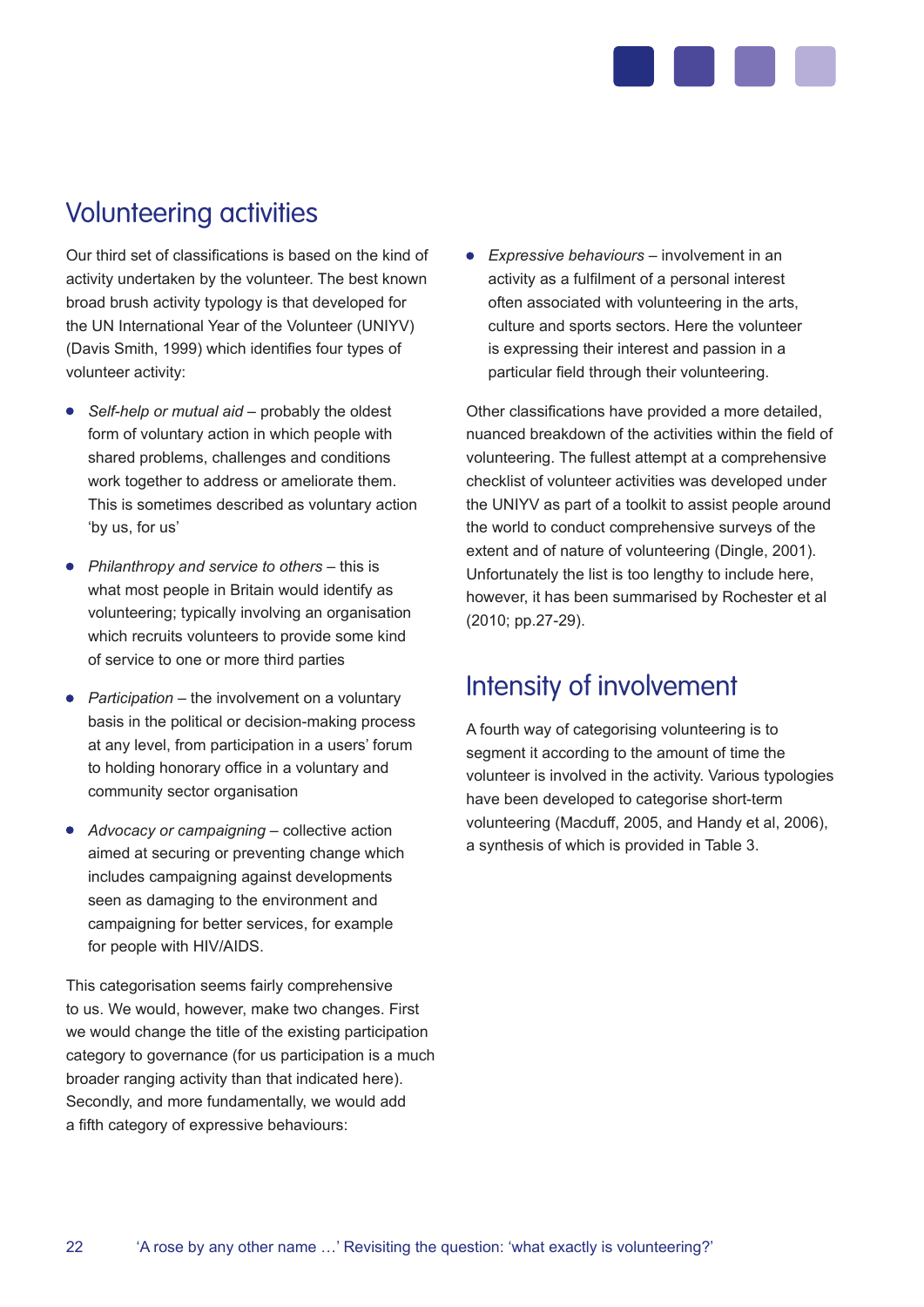

#### **Table 3: Discussion of different intensities of volunteering involvement**

| Micro-volunteering                 |                                                                                | The volunteer offers many discrete contributions such as<br>forwarding fundraising emails on to friends for a cause that<br>they support. Each individual involvement is minute but when<br>combined it can be a significant contribution.                                                                                                                                                                                               |
|------------------------------------|--------------------------------------------------------------------------------|------------------------------------------------------------------------------------------------------------------------------------------------------------------------------------------------------------------------------------------------------------------------------------------------------------------------------------------------------------------------------------------------------------------------------------------|
| Episodic                           | The temporary (Macduff)<br>or genuine (Handy et al)<br>episodic volunteer      | Volunteers on one or, at most, two occasions a year when the<br>involvement will consist of a few hours (or, at most, a day) of<br>his or her time on a one-off basis. The volunteer may give out<br>water bottles at a marathon, make sandwiches at a party for<br>homeless children, or arrive at a beach to clean refuse. This<br>is a form of volunteering often found in the team challenges of<br>employer-supported volunteering. |
| Serial episodic                    | The occasional<br>(Macduff) or<br>habitual (Handy et al)<br>episodic volunteer | Provides 'service at regular intervals for short periods of<br>time' which may range from a month to a few hours 'but the<br>manager of volunteers can count on this person returning<br>year after year' (Macduff, 2005; p51); or 'circuit volunteers',<br>who volunteer for multiple episodic opportunities (three or<br>more) throughout the year.                                                                                    |
| Short-term                         | The interim<br>volunteer (Macduff)                                             | Involved on a regular basis but for a limited period of time -<br>less than six months. Examples might include a student on a<br>full-time summer placement (intense short-term) or a member<br>of an organising committee for a large event.                                                                                                                                                                                            |
| Episodic as well as<br>long-term   | Long-term committed<br>volunteers (Handy et al)                                | People who, in addition to the episodic volunteering they<br>do, are also engaged in long-term, regular, committed<br>volunteering within the same or other organisations.                                                                                                                                                                                                                                                               |
| Sporadic long-term<br>volunteering |                                                                                | Volunteering in the same role irregularly and episodically<br>over a long period of time e.g. a patron of a charity who is<br>sporadically called upon to attend events, be interviewed, and<br>raise funds.                                                                                                                                                                                                                             |

Building on the existing typologies, we propose three temporal dimensions to categorising volunteering in terms of the intensity of involvement – frequency (how often?), amount (how much?) and length (for

how long?). When categorising a particular type of volunteering by the intensity of involvement we can simply ask ourselves three questions; see Figure 6.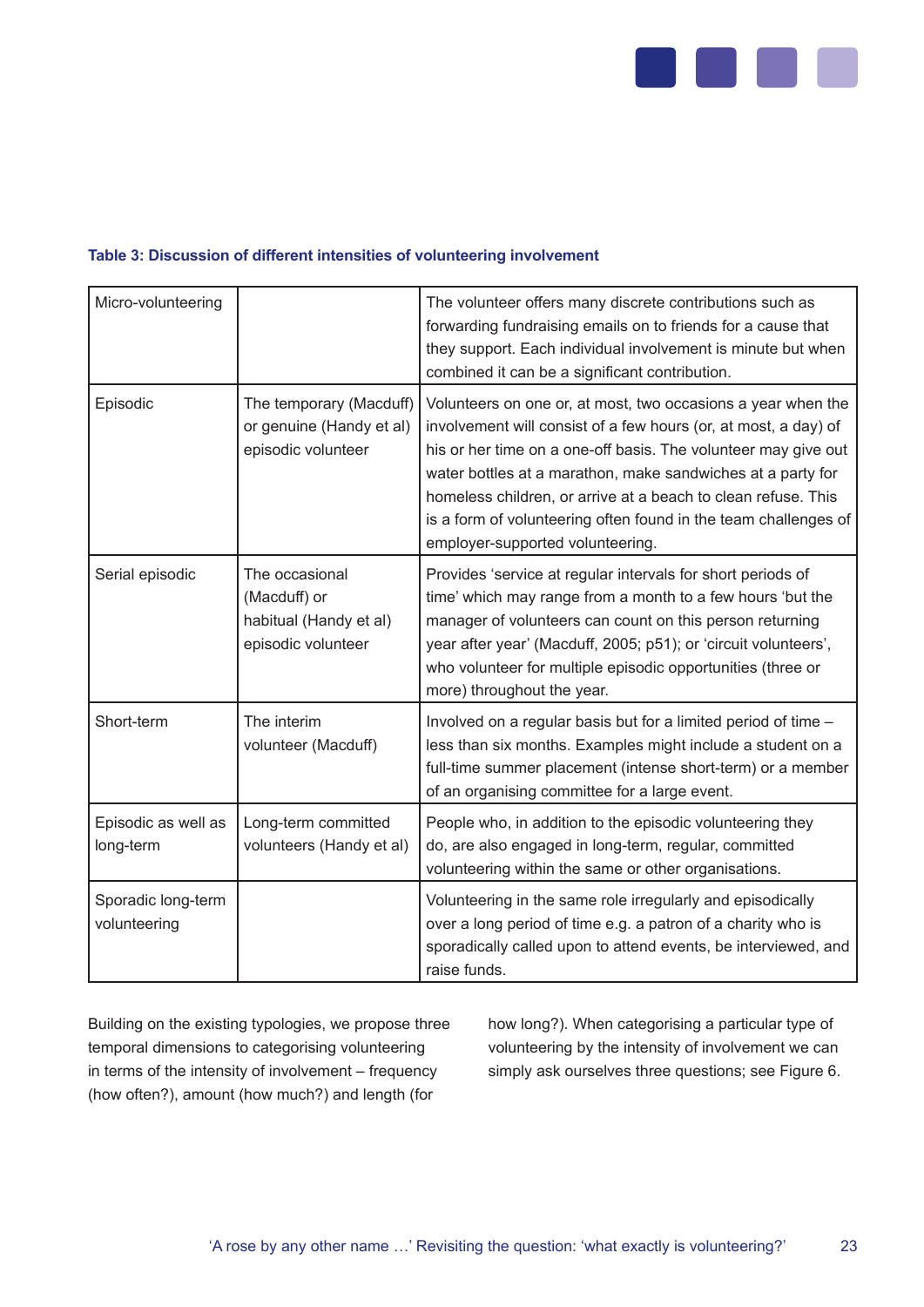

#### Figure 6: A three-perspective model of volunteering

How much? Hour Day Week Month How often? Daily **Contact Contract Contract Contract Contract Contract Contract Contract Contract Contract Contract Contract Contract Contract Contract Contract Contract Contract Contract Contract Contract Contract Contract Contract** How long for? Day Week month year decade

However, analysis of these three dimensions is complicated by the fact that volunteers can undertake a range of different types of opportunities at any given time (Handy et al 2006; Stuart, 2009) or indeed may volunteer consistently over a long period of time but change the organisation with which they volunteer.

We can, if we wish add this as a fourth dimension of consistency (how many volunteering opportunities?). It would take up too much of this paper's space to give a discussion of every possible combination but Table 4 explores some examples of volunteering activities with different types of intensity.

#### **Table 4: Examples of different intensities of volunteering involvement**

|                             | How much?   | How often? | How long?  | How many?  |
|-----------------------------|-------------|------------|------------|------------|
| <b>Temporary</b>            | Six hours   | Daily      | Week       | <b>One</b> |
| Occasional                  | Week        | Yearly     | Decade     | Two        |
| <b>Interim</b><br>volunteer | Four hours  | Weekly     | Six months | One        |
| <b>Committed</b>            | Three hours | Weekly     | Two years  | Three      |
| Long-term                   | Eight hours | Monthly    | Decade     | Two        |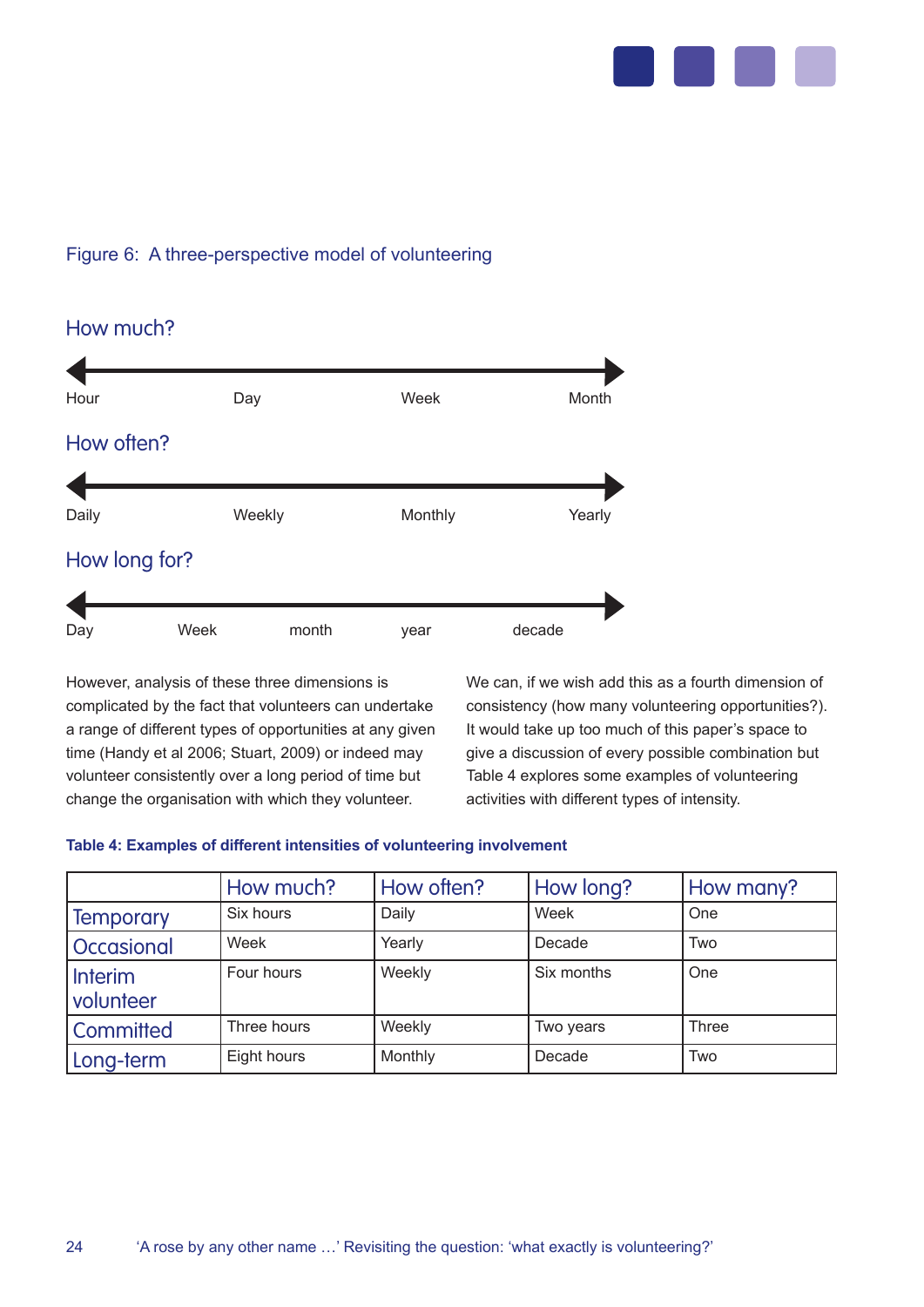

## 4. Entering the field of volunteering

We have marked out the boundary of the field of volunteering and explored its various dimensions. We now expand the discussion to consider how volunteering has been conceptualised more broadly. Historically volunteering has rarely been conceptualised as a field in isolation; more often a light has been shone upon volunteering from the perspective of a broader social phenomenon such as work, leisure or participation. These lenses through which volunteering has been viewed have important implications for our understanding of the field and therefore complement and build upon sections 2 and 3. These lenses tend to locate volunteering on a variety of different spectrums of social phenomena, with volunteering then being located in, and studied as, part of that broader activity. These forms of analysis can help us to develop our understanding of different aspects of volunteering and its interconnectedness with other related activities, but also run the risk of taking too narrow a view of volunteering itself – both overemphasising some types of volunteering and ignoring others.

This section of the paper will explore a number of different lenses through which volunteering has been viewed. We will discuss some of the conceptual implications of viewing volunteering through a particular lens and attempt to draw out some of the invaluable insights the perspective provides and also some of its limitations.

## Volunteering as work

Many view volunteering through the lens of work (Chambre and Einolf, 2008; Stebbins, 2004; Rochester et al, 2010), including researchers from the areas of economics, management and feminist theory.

Tilly and Tilly (1994) usefully divide work into four regions: labour markets, the informal sector, household labour and volunteer work. Volunteering is seen to fit alongside other work roles that an individual undertakes. It is distinguished from labour markets and the informal sector because it is uncommodified; and it is distinguished from household labour in that it is freely undertaken. As Tilly and Tilly (1994; p291) put it, volunteering is 'unpaid work provided to partners to whom the worker owes no contractual, familial or friendship obligation'. Through the lens of work, volunteering is seen as a job people do, for free, for the benefit of the community (Henderson, 1981, 1984 in Stebbins and Graham, 2004) and it 'adds value to goods and services' (Tilly and Tilly, 1994: p291; see also Taylor, 2004). Conceptually, volunteering can substitute for, compensate for or complement paid work.

Viewing volunteering as work has several implications. Firstly, motivations are viewed as extrinsically orientated. As Musick and Wilson argue,

"...by thinking of volunteering not only as a gift but as unpaid labour we shift the emphasis from the motivation behind the act to its productive aspects."

**(Musick and Wilson, 2008; p111)**

As such, the role and nature of motivations for involvement are viewed as an empirical question to be explored rather than a defining principle of volunteering itself.

This lens also offers insight into how volunteering intersects with other forms of work and how the individual balances competing demands upon their time. Volunteering is one of a range of productive behaviours, which an individual may or may not decide to pursue depending upon a particular context. We know from UK national surveys of volunteering that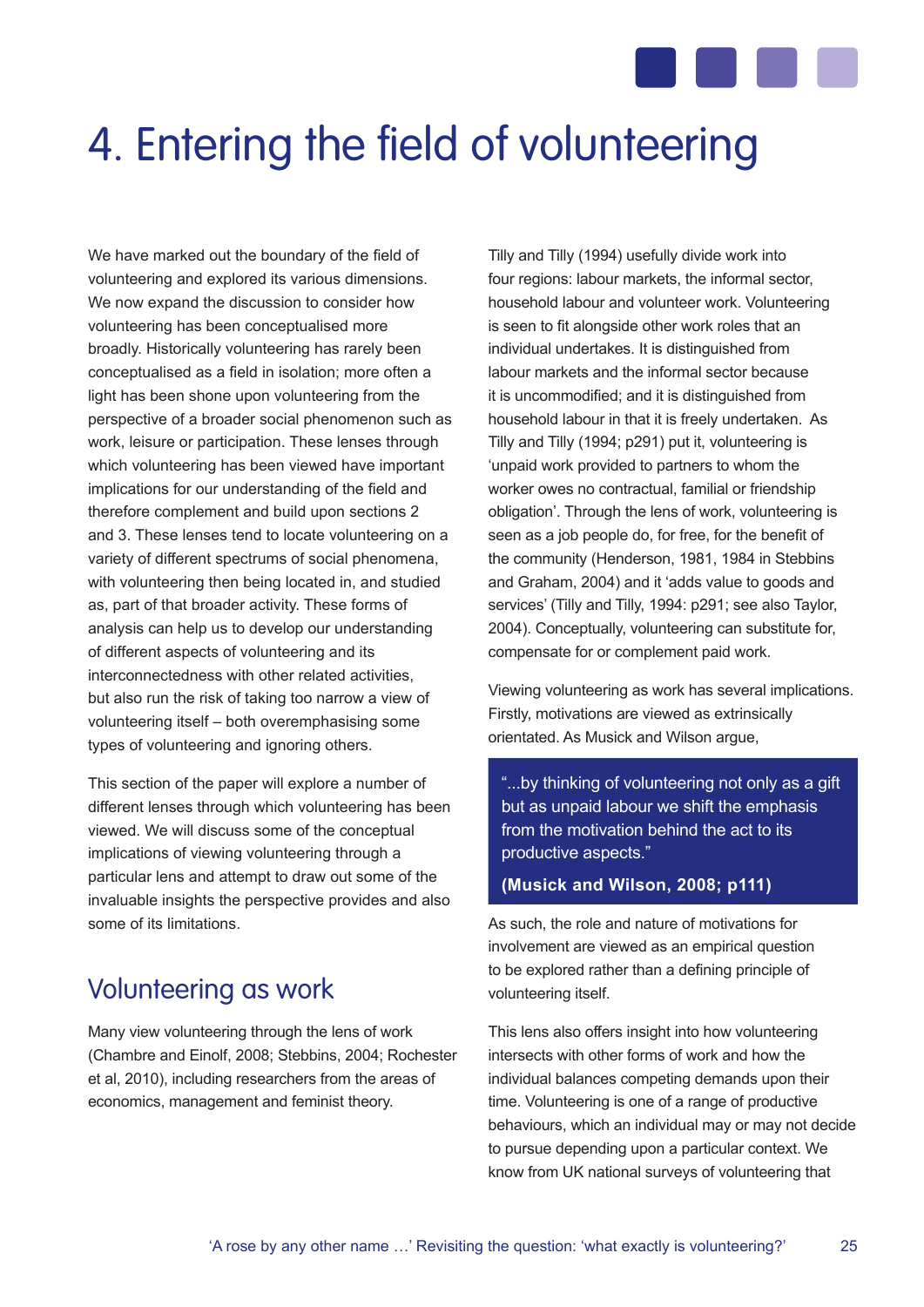

there is a relationship between rates of volunteering and employment status and type (Low et al, 2007; Kitchen, 2009) and exploring volunteering as one of many forms of work can help us to understand these dynamics.

Viewing volunteering as an essentially productive activity focuses attention both on the value of that productivity (which is welcomed) and on strategies to increase it. The focus on improving productivity has also in part led to an increased focus on the importance of volunteer management (which again is no bad thing). However, the danger of seeing volunteering as work is that it can reduce the nature of this value to productive outputs only and the wider, more holistic benefits of volunteering can be lost (although this doesn't necessarily have to be the case).

This conceptualisation has lead to an increased focus upon volunteer management, which to some extent has been welcomed in the sector. However, some also argue that this input-output conceptualisation has led to the commodification, professionalisation and formalisation of volunteering and volunteer management (see for example Howlett, 2010). In a 2008 paper, Stuart and Ellis Paine concluded by suggesting that 'a pre-occupation with formal systems, processes and procedures within the volunteering sector may have diverted attention away from the central ingredients of volunteer engagement: participation and voice' (Stuart and Ellis Paine, 2008).

Another conceptual implication is the persistent focus by some on the link between volunteering and paid employment with the two being viewed on a linear hierarchical framework where volunteering is demoted to a mere stepping stone to employment (Rochester, 2009; Hill, 2009). This demotion is by no means inevitable; however, it is a conceptual danger of viewing volunteering through the work lens.

## Volunteering as philanthropy

A second lens through which volunteering has been viewed is philanthropy. Research through this lens tends to be concentrated within the fields of economics, law and management studies (Lyons et al, 1998). Here volunteering is seen as one part of a spectrum, which also includes charitable donations. Those who view volunteering in this way often inhabit the non-profit (Lyons et al, 1998) or dominant (Rochester et al, 2010) paradigm outlined in section 3, which mainly explores volunteering as a form of service provision.

As with work, this conceptualisation sees volunteer time as a resource that can be utilised by organisations and therefore also runs the risk of commodifying volunteers' involvement. However, rather than work, this resource is seen as a gift by the volunteer to the beneficiaries of the service they are providing. This sense of an asymmetrical and unidirectional gift relationship between the volunteer 'giver' and beneficiary 'receiver' is a key feature of the philanthropy lens and evokes caricatures of volunteers as wealthy, privileged benefactors. The focus here is also almost exclusively on formal activities in certain organisational contexts, most often carried out within social welfare organisations that provide public services and more specifically on large, well-organised and well-resourced third sector organisations.

A final important conceptual implication of viewing volunteering through this lens is that it to a large extent de-politicises volunteering. Here volunteering is an act of charity rather than anything more activist. It works within existing structures to deliver social welfare rather than something which can aim to challenge the very structures which foster asymmetrical relationships in the first place. As such, volunteering is largely conceptualised as something that sits alongside the state either directly, in partnership, or indirectly to deliver social welfare provision. Those who stress the activist aspects of volunteering argue that this conceptualisation ignores volunteering which operates tangentially or even in opposition to the state.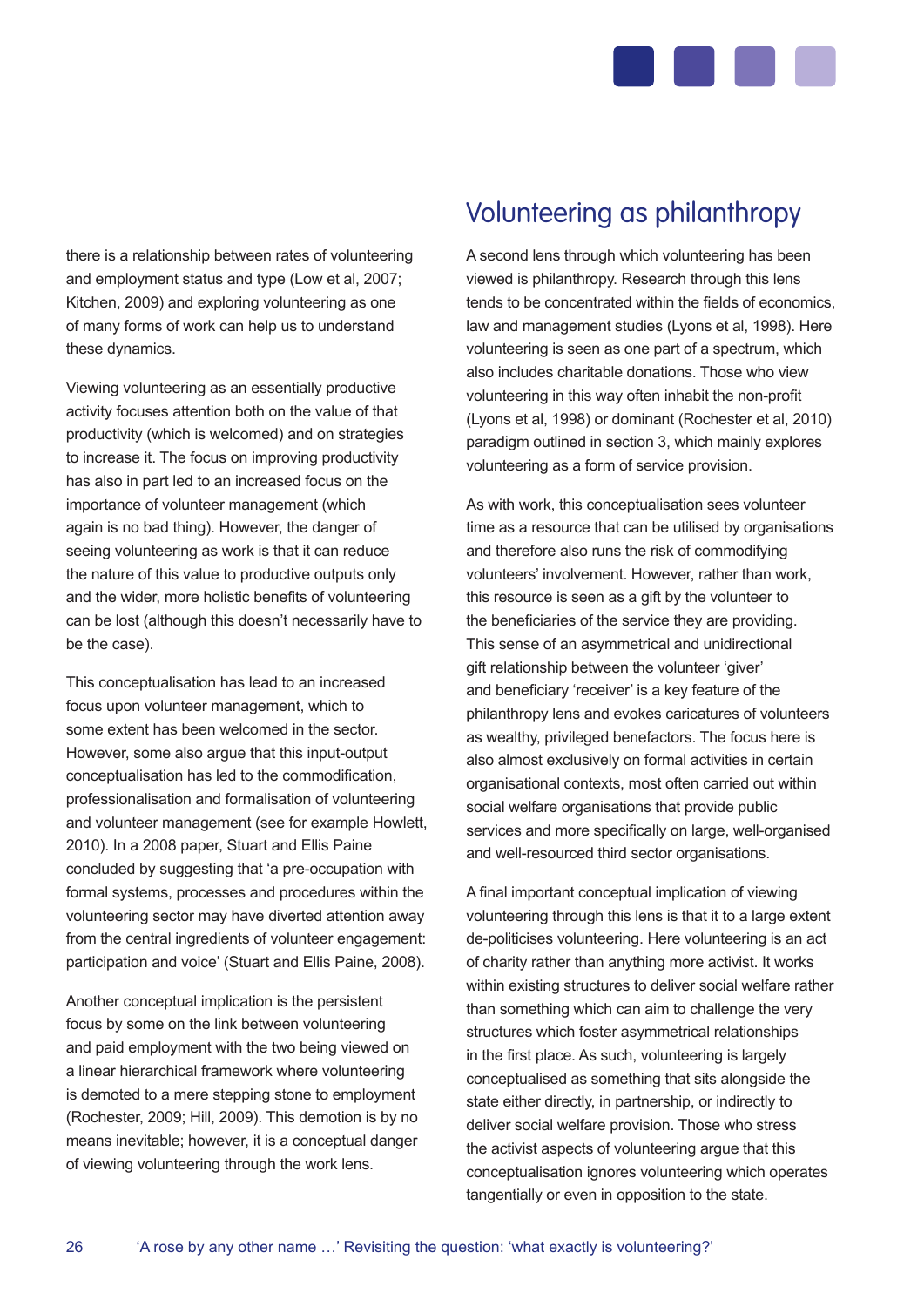

## Volunteering as activism

Moving away from management studies and away from formal, third sector organisations, a third lens through which volunteering can be viewed is that of activism – which incorporates aspects of self-help, mutual aid, advocacy and campaigning. Viewing volunteering through this lens is common in continental Europe and especially the global South where volunteering is more often conceptualised as being located in the volunteer's local community. Those viewing volunteering like this are generally from fields such as sociology and politics and are more likely to be interested in smaller, less formal organisations and associations, or in civil society more broadly (Lyons et al, 1998), with a focus upon the wider community sector and grass roots associations (Rochester, 1997).

Rather than being seen as a resource to be managed by an organisation in order to deliver a costeffective service to the public, volunteers here are the organisation, working together to meet shared needs and address common problems (Rochester et al, 2010). The fields in which they engage are seen to go beyond social welfare, into fields such as the environment. Motivations are rooted in self-help and mutual aid and notions of management or even recruitment are something of an anathema, with an emphasis instead on volunteer roles emerging, developing and diversifying over time.

The explicit focus upon informal forms of volunteering is a key insight of this perspective as these forms are often overlooked by other academic disciplines. In addition, this focus makes the relationship between the volunteer and beneficiary more symmetrical, acknowledging the reciprocal benefits of volunteering, and explores both intrinsic and extrinsic motivations. Here, multiple and mixed motivations of solidarity, vested interest, common causes, altruism, mutual dependence, self-help, mutual aid, and working 'together to meet shared needs and address common problems' (Lyons et al, 1998; p52) are all part of the make-up of volunteering.

The focus on small, less formalised organisations when viewing volunteering as activism perhaps excludes understanding of the larger more formalised advocacy organisations, which would likely place themselves within the activist sphere. Multi-national organisations such as Greenpeace involve a large number of volunteers in a wide range of roles, not all of whom are directly carrying out activism.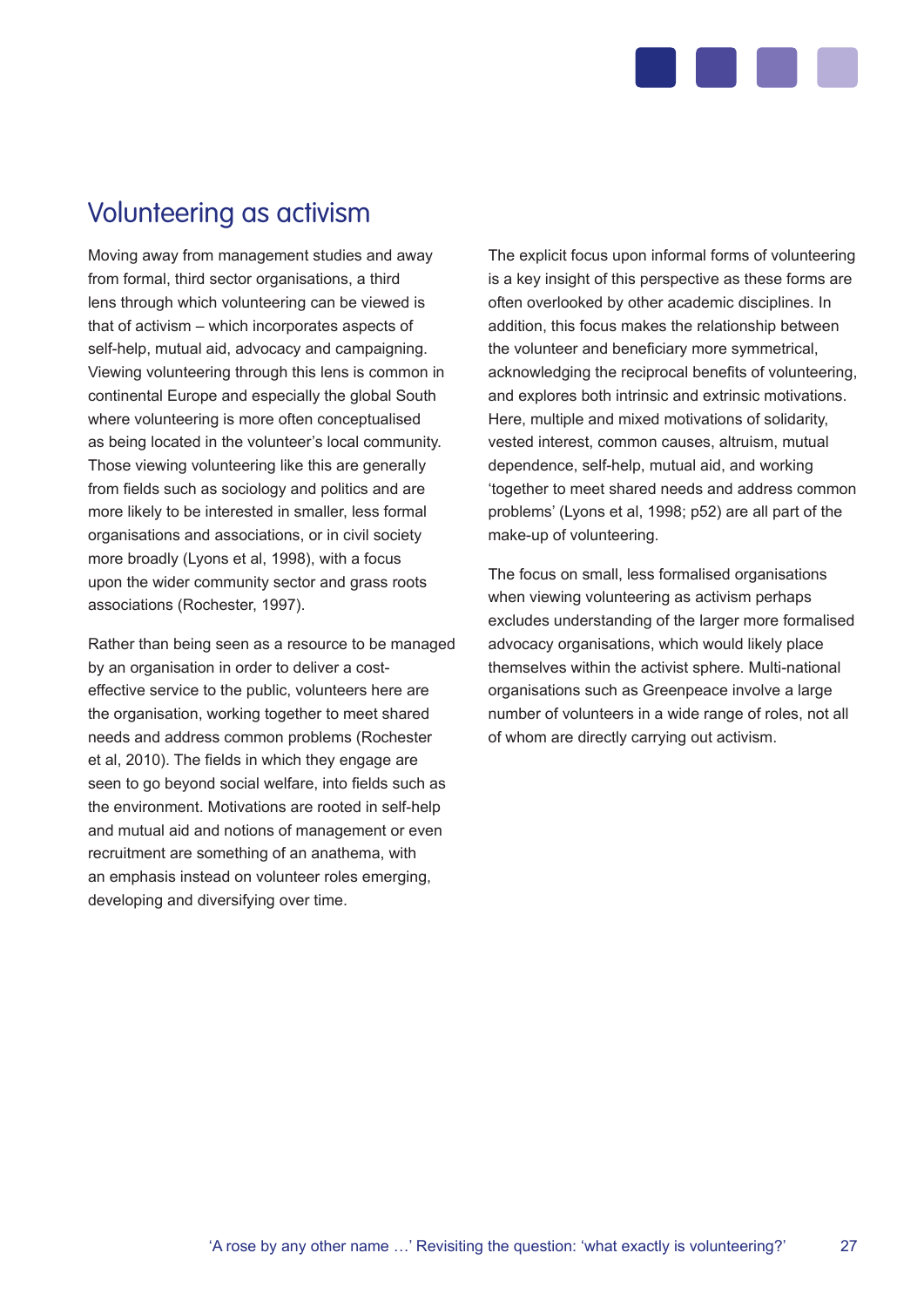

## Volunteering as leisure

A fourth and increasingly popular way to think about volunteering is to view it through the lens of leisure. Historically volunteering has been given little attention within leisure studies although there are some exceptions (Henderson, 1981, 1984; Parker 1987; Chambre 1987; Fischer and Schaffer 1993; Graham 2001). This type of analysis was greatly popularised by Stebbins and Graham's 2004 book *Volunteering as Leisure/Leisure as Volunteering: an international assessment* which argues that volunteering is selfevidently a form of leisure because it is unpaid and uncoerced. Here, all of those things that are unpaid and uncoerced are leisure and the part of the spectrum which is occupied by volunteering is simply those activities which also have benefit to others (although this may not necessarily be the motivation of the actor).

Those who have come to consider volunteering from this perspective particularly focus on the enjoyment and satisfaction that volunteers gain from their involvement and on the notion that volunteers get involved without coercion. Stebbins (2004), for example, suggests that while there might be an element of obligation in volunteering, it is flexible obligation and this is what distinguishes it from either work or personal obligation. Volunteers are getting involved primarily out of self-interest – for enjoyment, self-actualisation and self-expression – so their motivations are intrinsically orientated rather than based on more altruistic notions of helping others (Henderson, 1981, 1984).

For those who view volunteering as leisure, one key agenda item has been to protect it from being viewed and reduced to a productive output, 'making this clear distinction [between volunteering and paid work] will guard against volunteers compromising their leisure experience by being viewed, assessed and valued in the same way as paid staff' (Stebbins, 2004; p242).

Those who reject this conception feel that it has the implication of trivialising volunteering: viewing it as leisure ignores the sacrifices that many people make in order to carry out such activity. Viewing volunteering through this spectrum also looks at it purely from the perspective of the individual volunteer and neglects the needs and impacts upon beneficiaries and society more widely.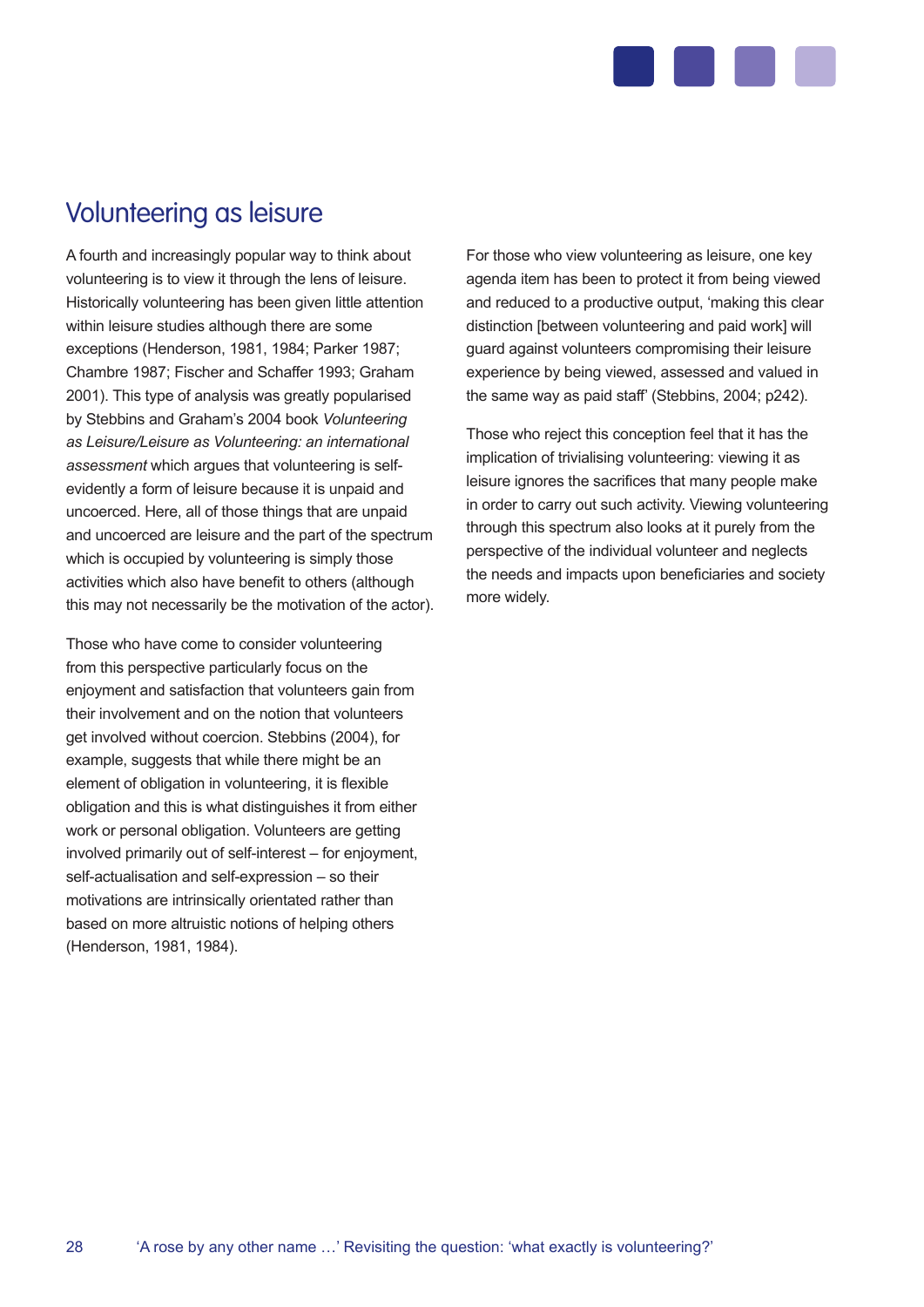

### Volunteering as care

The field of volunteering has also been viewed through the lens of care. Care includes paid care, care for family members and care for strangers (volunteering). Much of the academic attention given to volunteering as care has emerged from feminist scholars, particularly around the exploration and development of an ethics of care. For some feminist theorists, this care is something to be celebrated as a human strength which is currently predominantly exhibited by women but which can equally be displayed by men. However, concerns remain over the lack of value and recognition attached to it and the gender divisions that exist when it comes to who performs such types of activity. Zukewich (2003) argues that only when adequate tools are created to measure and value unpaid informal caregiving will we have a better understanding of the social and economic costs of care and how this relates to an individual's capacity to engage in the labour force.

However, those from other academic fields have sought to distinguish care from volunteering. In particular the level of obligation (for example, intense gender-based pressure) which is associated with caring is seen as a key principle distinguishing it from volunteering (Wilson, 2000). Musick and Wilson (2008) also suggest that care is not an appropriate conception for volunteering in some settings. They argue that the individual may have originally become involved in the activity because they cared about a particular person or group of people; however, their role is not as a carer. Rather they are required (due to the institutional structure) to carry out a specific role or function and they are, in fact, often encouraged to detach themselves from the intimacy of a caring role (Musick and Wilson, 2008; pp.420-1). They argue that this type of volunteering is better conceptualised as (care) work. Furthermore, one limitation of much of the literature on care is that it fails to distinguish between care for family and friends and care for strangers. This distinction is crucial when trying to delineate, categorise and understand volunteering.

### Volunteering as participation

Another lens through which volunteering is viewed is participation. Here volunteering is located in the set of different types of participation, as described by Brodie et al (2010): public participation, which is 'engagement of individuals with the various structures and institutions of democracy' e.g. voting, being a councillor; social participation (where volunteering is located), which refers to 'collective activities that individuals may be involved in as part of their everyday lives' including membership and volunteering; and individual participation, which refers to 'choices and actions that individuals make as part of their everyday life and that are statements of the kind of society they want to live in' e.g. fair trade consumption and using green energy supplies. Within the social participation category, volunteering is distinguished from other forms of collective activities which do not deliver tangible benefit to others but are better seen as simply taking part (such as playing for a football team).

In many ways the conception of volunteering as positive participation has underpinned one of the key government policy areas focusing on volunteering, seeing it as an overtly pro-social activity. This civil renewal agenda has been launched to counteract a perceived democratic deficit evidenced by low voter turn out, apathy, atomisation and fears over the breaking down of society. The agenda sees volunteering as a mechanism for getting people more involved in their communities and allowing people to participate in projects which address the problems they are facing (Blunkett, 2003). Academically, the focus of this lens comes from theories of participation, social capital and political engagement.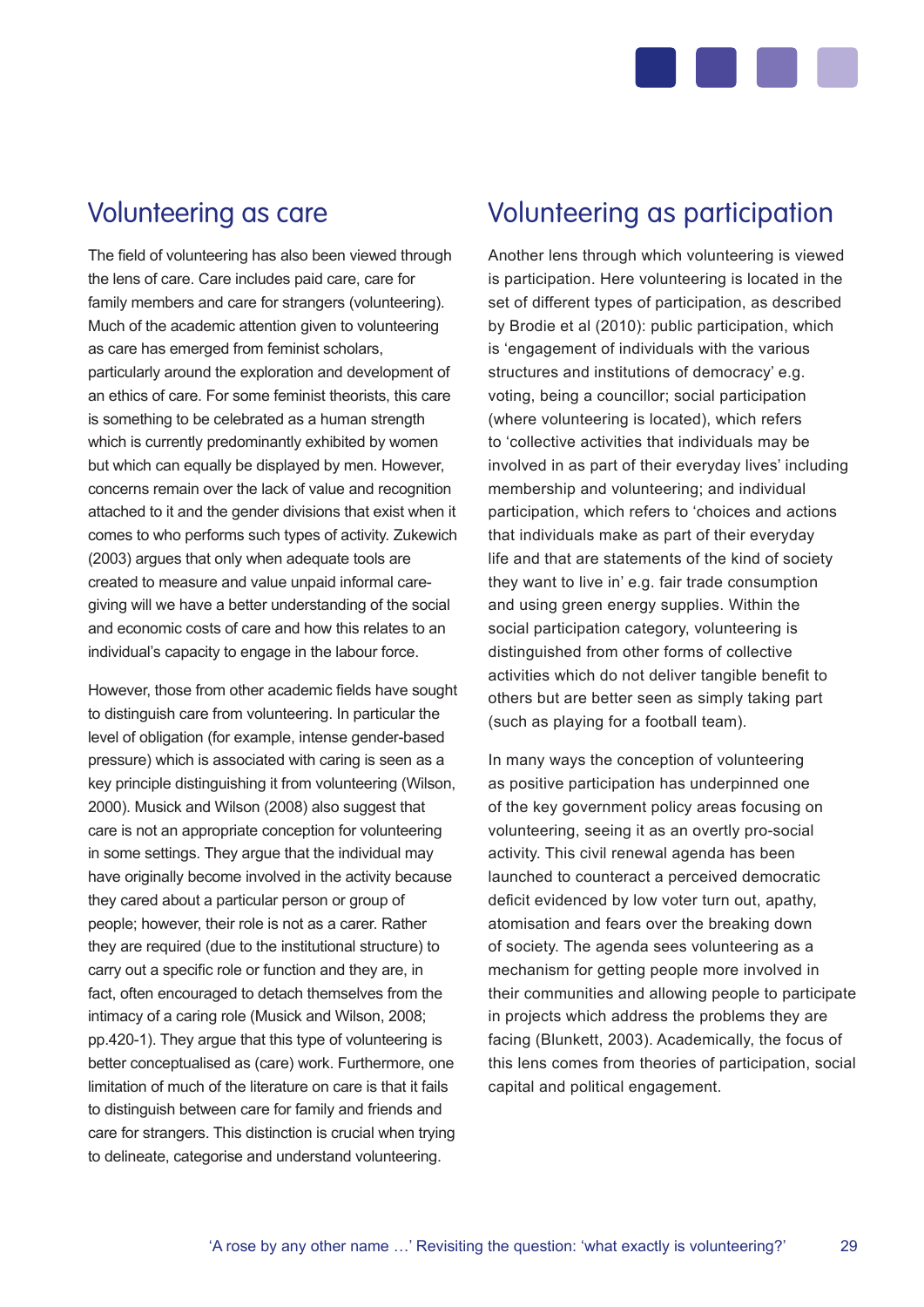

Certainly, there is a great deal of evidence that volunteering can lead to an increased sense of belonging (Hill, 2009), offer increased access to some of those excluded from other social spheres and can be a form of positive social engagement. However, there is also a great deal of evidence that the world of volunteering can replicate many of the exclusionary features of other social spheres such as work and politics (Davis Smith et al, 2004) and as such there is a danger in conceptualising volunteering as something necessarily pro-social.

## Volunteering as learning

Finally, volunteering has been explored as an aspect of learning, training and development. Here volunteering is seen as contributing to an individual's learning in addition to the more formal experiences provided by educational institutions and work-based settings. Volunteering is seen as offering unique opportunities and settings for this learning to take place. There is currently some research which addresses the links between volunteering and lifelong learning (e.g. Ockenden et al, 2009) and considerable policy interest in the skills that can be developed through involvement, both from the point of view of volunteering as general lifelong learning and more specifically through the association of volunteering with training and retraining for the workplace (Russell, 2005). In the US volunteering as learning has received more attention under the designation of 'service learning'.

Eyler and Giles define service learning as: 'a form of experiential education where learning occurs through a cycle of action and reflection as students work with others through a process of applying what they are learning to community problems and, at the same time, reflecting upon their experience as they seek to achieve real objectives for the community and deeper understanding and skills for themselves' (Eyler and Giles, 1999).

There is no doubt that volunteering can aid the development of a whole range of different skills (Hill, 2009; Low et al, 2007; Kitchen, 2009; Ockenden, 2007). However, there is very little theoretical literature on the implications of conceptualising volunteering as a form of learning activity. One implication of viewing volunteering through this lens is that it can reduce it to a means rather than a valued end in itself. The focus is also on the volunteer themselves and not explicitly on the beneficiaries of volunteering or the broader social impacts of volunteering. Any benefits to society as a whole are reaped through aggregating the impact of volunteering upon individual volunteers.

Some commentators would also be keen to make a distinction between learning and volunteering, especially in the US where this concept of service learning is the best established. Volunteering here is seen as something valuable but quite separate to formal academic learning and it is not seen as directly relating to a student's academic goals (Owen, undated).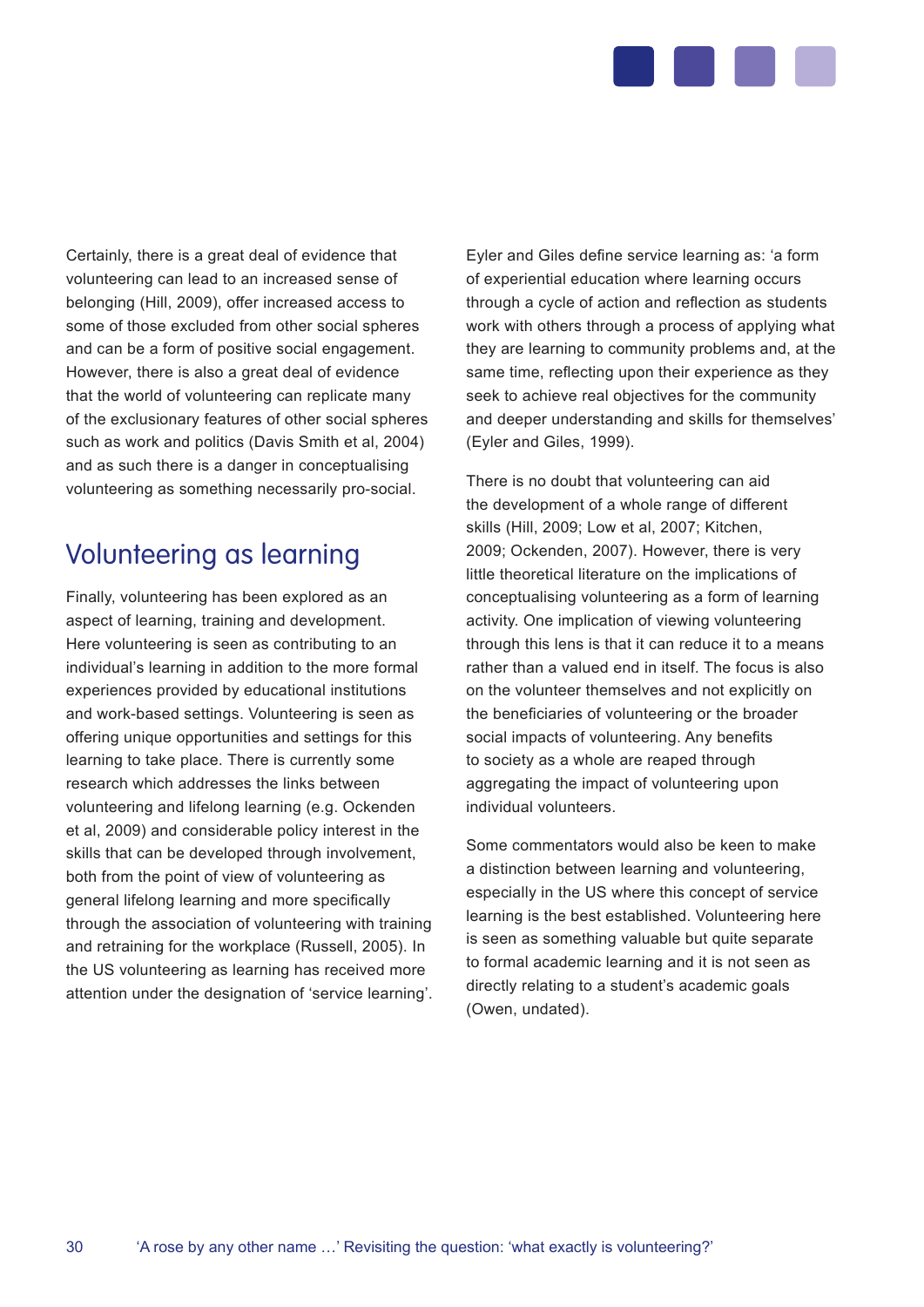

## A multi-lens approach

This section of the paper has explored some of the key lenses through which volunteering has been viewed and the key spectra upon which it has been placed. It has become clear that each of the conceptualisations provides insights both into the field of volunteering, and how this activity interconnects with other related social phenomena. However, we have also discussed some of the implications of adopting each of these forms of analysis and we have seen how some of these conceptual underpinnings can lead to a restriction and distortion of volunteering in all its diversity. Instead of coming down on the side of any one of these conceptualisations we advocate a broader multi-dimensional, multi-disciplinary and multi-lens approach to viewing our field. In section 2, we outlined the boundaries of the field of volunteering. For us, these are the only assumptions that can be made when studying volunteering. That is not to say that the additional conceptual implications of the particular lenses do not provide invaluable insights to our understanding of the field but rather, it seems clear that it is only through taking the very broadest conceptualisation of volunteering and ultimately studying it in its own right that we can hope to begin to fully understand the whole phenomenon.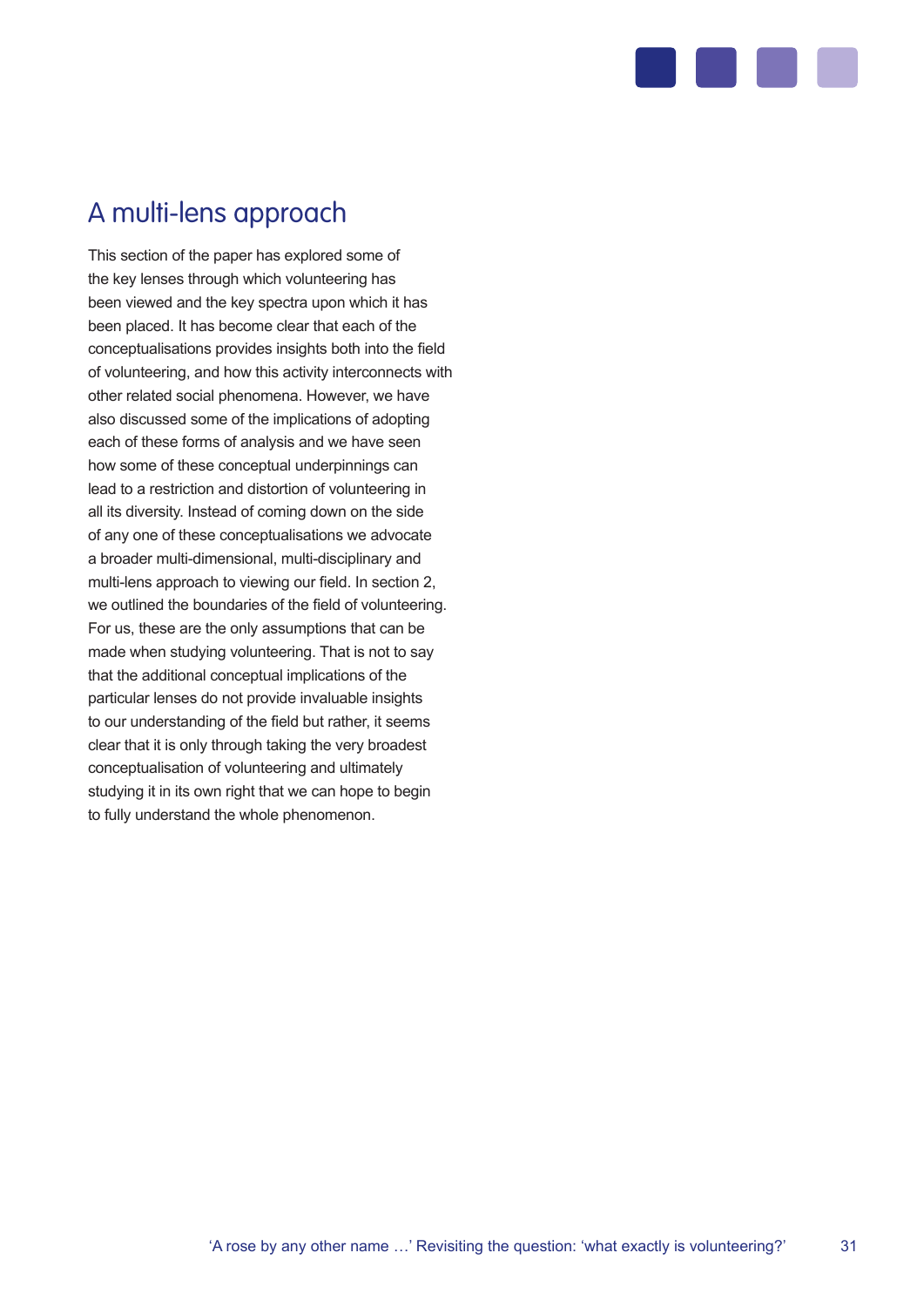

## 5. Discussion and conclusions

## Summary and introduction

In this working paper we have revisited the key question of 'what exactly do we mean by volunteering' by exploring three ways of addressing the issues it raises.

In the first place, we have discussed three generally accepted core elements in the ways in which volunteering is defined by developing three spectra along which to assess the degree to which an activity can be seen as:

- Unpaid or paid
- Uncoerced or coerced
- Of benefit to others or not.

Secondly, we have looked at four dimensions which enable us to make distinctions between different manifestations of volunteering. These enable us to suggest categories of volunteering based on:

- The final outcome or final purpose of the activity
- The kinds of activity involved  $\bullet$
- The nature of the organisational context within which volunteering takes place
- The amount and intensity of time committed by the volunteer.

Finally, we have discussed seven perspectives – lenses through which volunteering has been seen by those whose primary focus is not volunteering. These view volunteering as a form of:

- Work
- **•** Recreation
- Philanthropy
- **Caring**
- Activism
- Participation
- Learning.

In this section of the paper we will consider how and to what extent this framework will meet the needs we identified at the beginning of the paper. On the one hand, we were looking for greater clarity about the boundaries of our field of study and the spectrum of activities it encompasses in order to assess the work of the Institute for Volunteering Research (IVR) to date and help to guide its future agenda for research. And, on the other, we felt that it was important that policy and practice should be informed by a better understanding of the scope and range of volunteering. But, before addressing the lessons for IVR (and other researchers) and the implications for policy and practice, we will provide a brief account of the current volunteering research agenda as we understand it.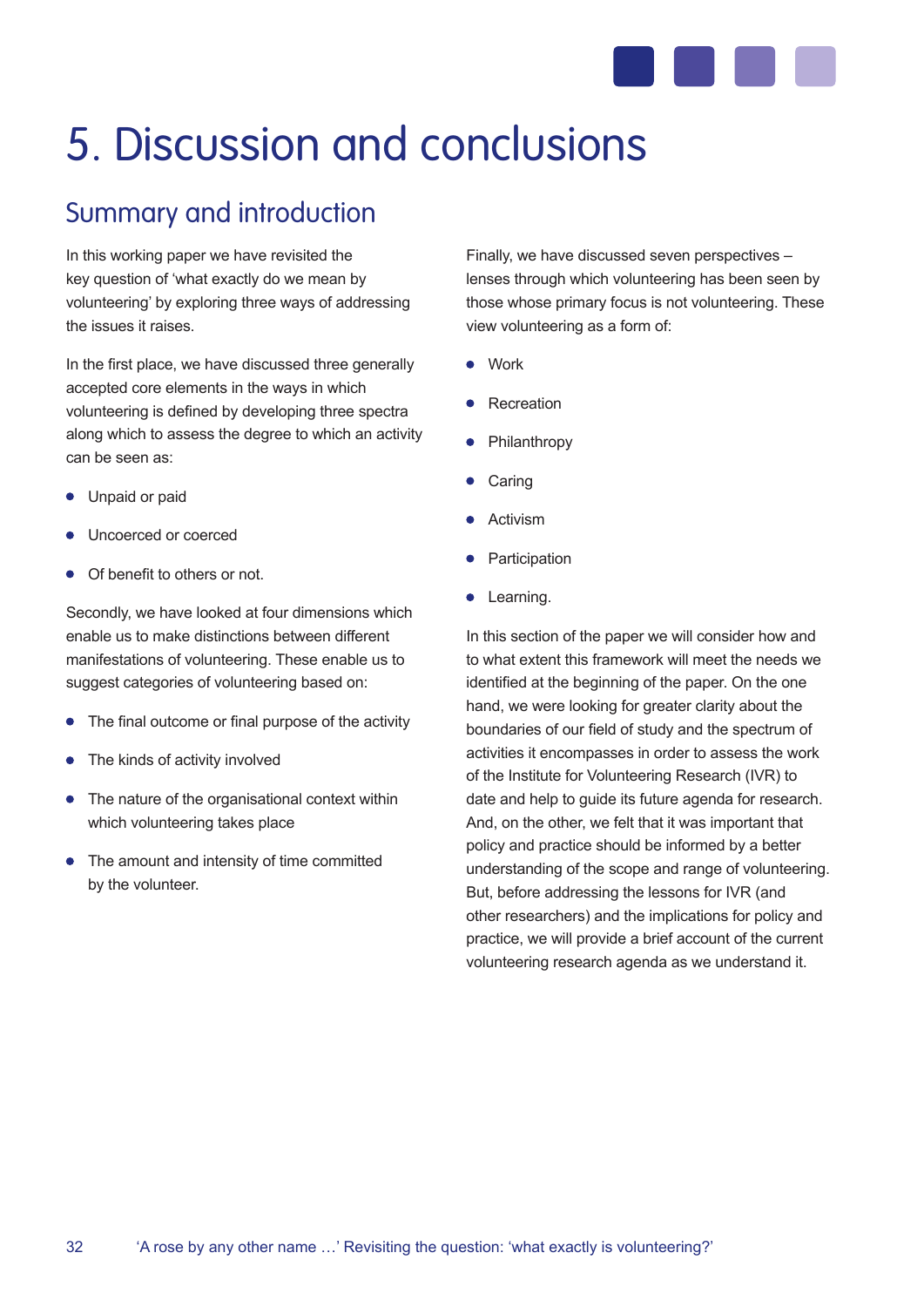

## The research agenda

Over the past three or four decades a substantial amount of work has been carried out with the aim of developing a better understanding of volunteering and volunteer behaviour. To date, much of the research activity has focused on two questions which can be summarised as 'who volunteers?' and 'why do they get involved?' Major resources have been allocated to large scale surveys of volunteer participation and a great deal of attention has been given to the motivational psychology of volunteering. Two further questions have received less attention; these are about retention – 'why do volunteers stay? – and management - 'how can their work be best organised?'.

More recently, a rather different agenda has emerged with four principal strands:

- *Why and how do people become involved in volunteering?* This goes beyond psychological explanations for individual choices to include an assessment of the social, political, religious and cultural circumstances which may or may or not create a predisposition to volunteer and an analysis of the opportunities or triggers that convert predisposition into active involvement
- *What kinds of pathway or career do volunteers follow?* Instead of a narrow focus on why volunteers stay (or not) in a particular role, the concern is increasingly on how people drop in and drop out of volunteering and how the focus of the volunteering and the activities with which they get involved may change over time
- *How is their involvement facilitated, supported and sustained?* Rather than focus on volunteer management, this line of enquiry encompasses a wider range of factors that can make volunteering rewarding and a broad spectrum of organisational arrangements within which volunteering takes place
- *What impact does volunteering have?* IVR has pioneered systematic approaches to measuring the impact of volunteering on service users and the community as well as the volunteers themselves and the organisation in which they are involved.

## Lessons for IVR

We suggest that the framework presented in this paper provides some key lessons for IVR as it seeks to understand and explain volunteering and volunteer behaviour and to address the kinds of questions set out above. If we are to develop a theory of volunteering, we need to determine what is included in our field of study and what is not and this involves drawing boundaries and ensuring we are aware of all that belongs within them. We also need a means of making sense of the variety of activity within the boundaries by making useful distinctions that create clear categories.

In the first place, the framework enables IVR to make a distinction between the kinds of behaviour that should or should not be its focus of study. We suggest that the unambiguous form of volunteering – as measured on our three spectra – provide its central area of study and that it should not concern itself with those which clearly fall outside the field of volunteering; these are significantly different kinds of activity. The phenomena found in the ambiguous areas of each spectrum involve activities which can be seen as having some of the characteristics of volunteering but also involve elements of non-volunteering. To the extent that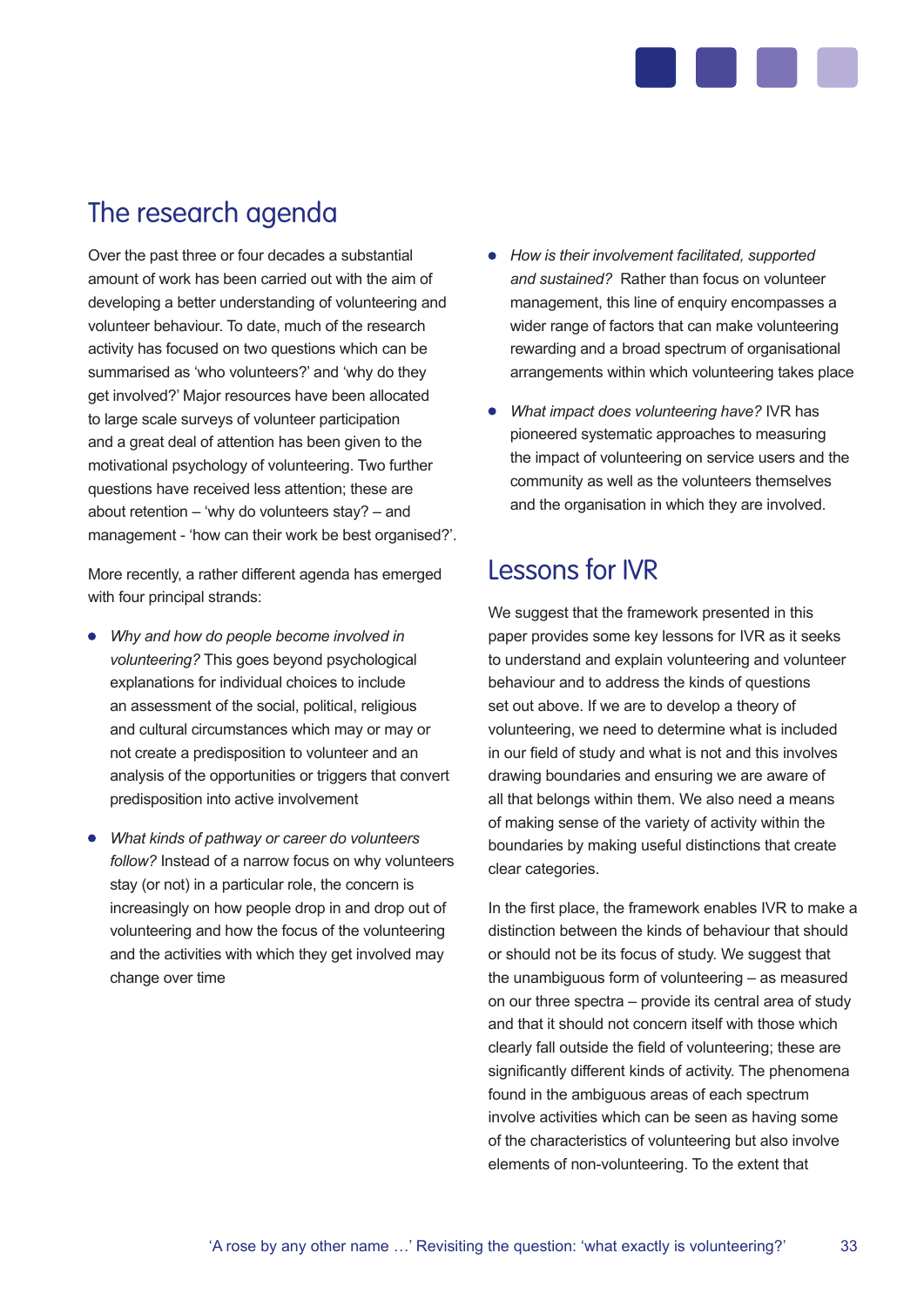

they are partly about volunteering they may offer useful sources of understanding the phenomenon. Including them within any particular line of research will, however, require an explicit decision based on a judgement of their relevance and value.

Secondly, the framework provides a means for IVR to ensure that it can see the full picture and will not develop general theories based on the study of only part of the field. Both the seven perspectives and the four dimensions are ways of developing a rounded vision of volunteering.

Thirdly, it enables IVR to make meaningful distinctions between different kinds of activity and ensure that it builds theories on sound foundations. The dimensions are particularly relevant here but the other elements in the framework are also useful in this respect.

Together, the framework provides a means of mapping where existing knowledge is stronger or weaker and thus to identify priorities for future research.

## Wider implications

As well as helping IVR to take stock and to plan its future work, our framework has, we suggest, wider implications for research, policy and practice.

#### **Research**

We hope that the framework may be of use to other researchers and to the field in general. In the short term it could (a) help researchers locate their work in a wider framework of enquiry; (b) enable them to identify what may or may not be helpful empirical data and conceptual thinking by others; and (c) suggest fruitful lines of enquiry and identify under-researched areas. Longer term, we hope that the ideas developed here will provide a starting point for a debate and discussion that will revise and refine the framework to the point at which it could be widely accepted and used.

#### **Policy**

There are two broad ways in which our work might have implications for the development and implementation of policy. In general terms, the horizontal policy agenda through which government seeks to promote volunteering as a whole would benefit from a better understanding of the breadth of the range of activity involved; too often it is based on a very narrow view of volunteering as unpaid work carried out through large voluntary agencies and driven by altruistic motives. More specifically, the vertical agendas of individual departments and agencies need critical attention: volunteering is illserved by policy initiatives described as volunteering which involve payment (above mere enablement) or coercion. Community service is a perfectly respectable activity but it is quite different from volunteering. The ongoing tension between centrally organised government initiatives on the one hand and local bottom-up developments would also be better understood through a more comprehensive way of describing volunteering. And, finally, the recognition that people approach volunteering from different perspectives might help us avoid the misunderstandings and misapprehensions which can easily result.

#### **Practice**

The two main areas in which volunteer-involving organisations and those that support their work have looked for help from researchers are recruitment and management. The proliferation of how-to manuals has tended to use a one size fits all model in both areas. While these may be well suited to some kinds of volunteering activity, they may equally well be inappropriate for other activities and other settings and our framework offers a means of identifying suitable horses for the variety of courses involved.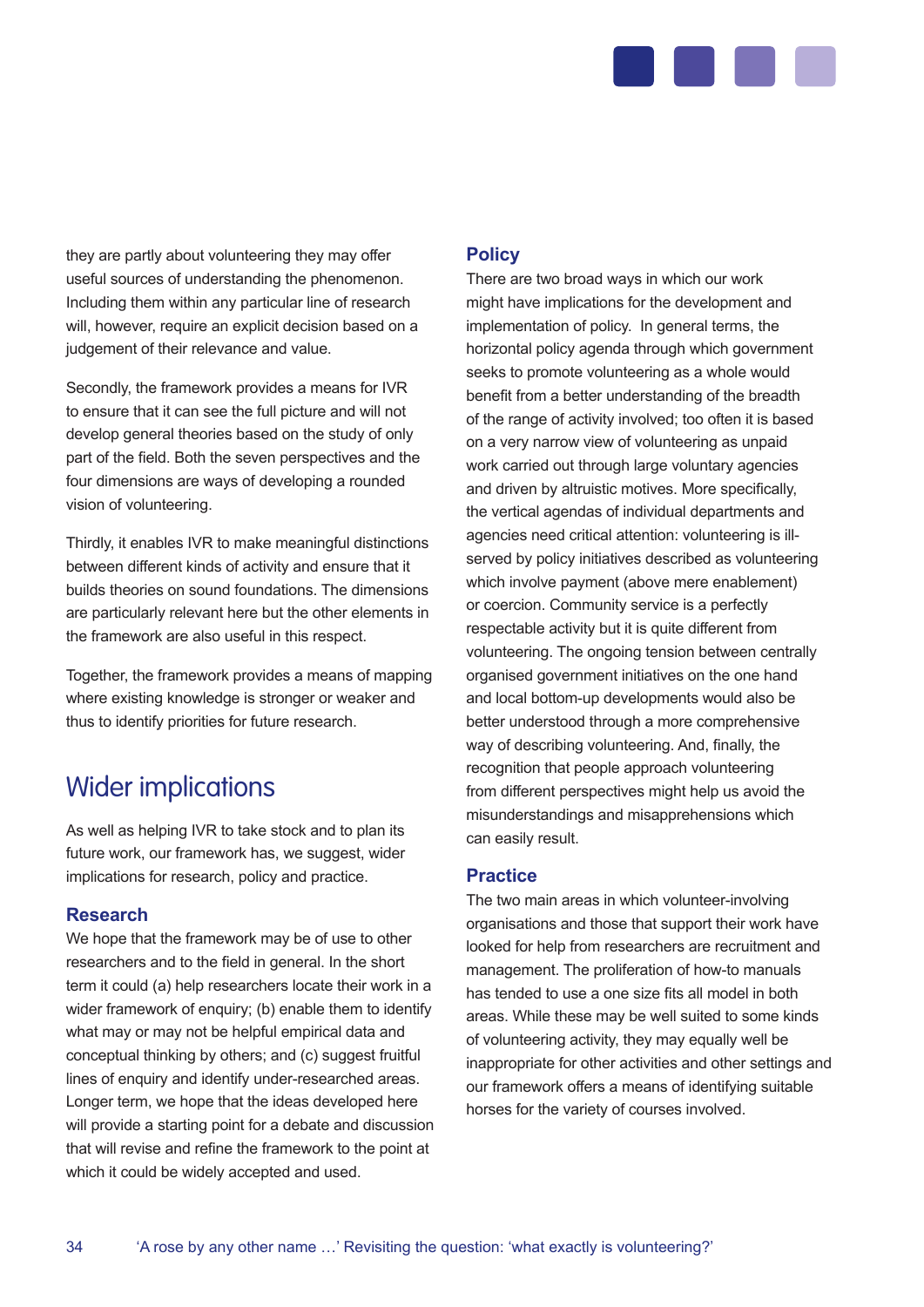

## Concluding remarks

We conclude by stressing the tentative nature of our framework. It is the best we can do in the present state of our knowledge and it is largely untested: we have tried to use it a means of classifying the work IVR has undertaken over the past twelve years and it seems to work reasonably well. But it should be seen as a tool or set of tools which we and other people can use in the future. Whether it works or how it can best be used are questions to be answered by attempting to apply it. We look forward to revisiting this most basic of questions in the light of our and other researchers' experience on a regular basis.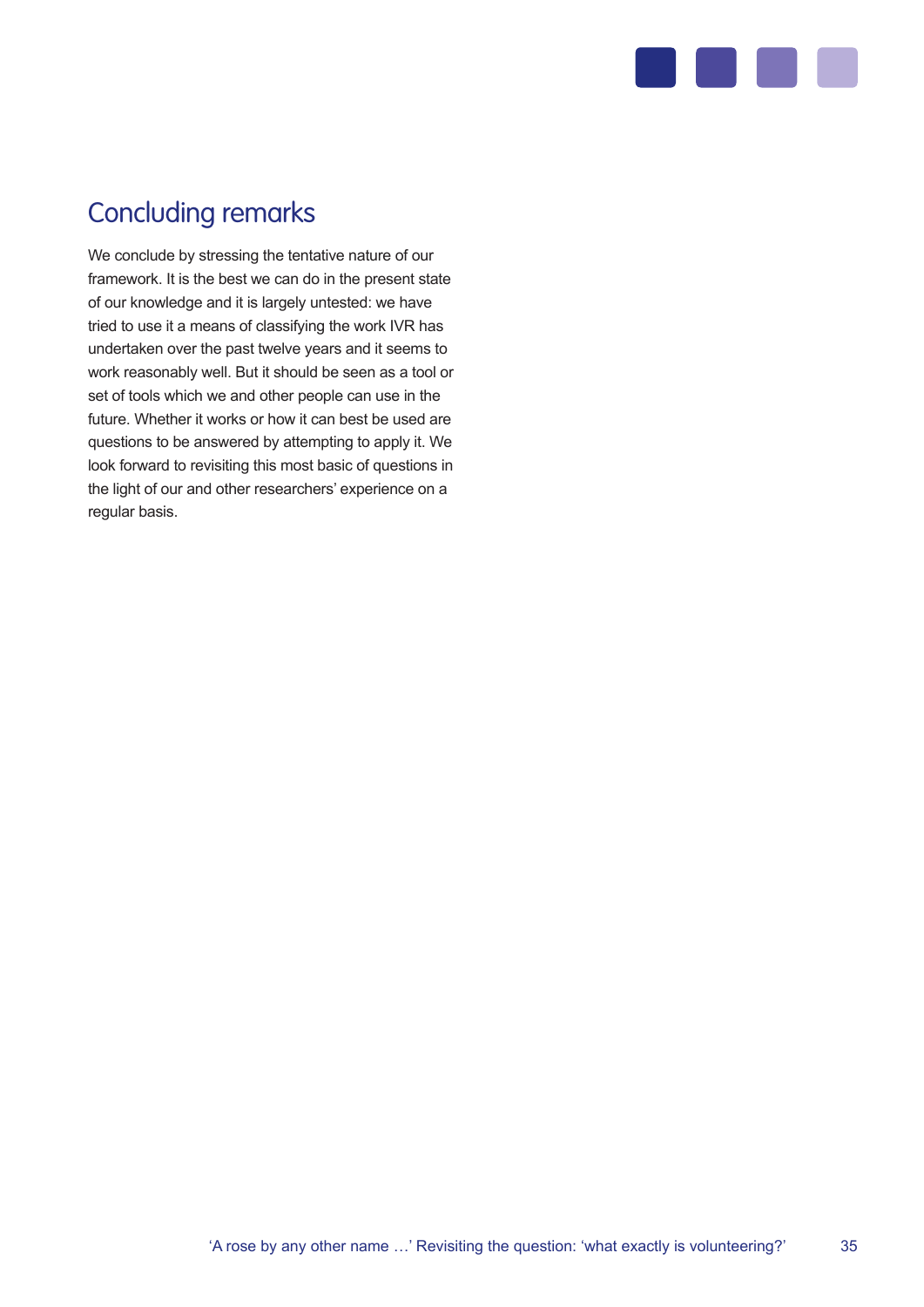

## References

**Billis, D.** (1993) Organising Public and Voluntary Agencies, Routledge: London.

**Billis, D**. (ed) (2010) Hybrid Organizations and the Third Sector: Challenges for practice, theory and policy, Palgrave MacMillan: London.

**Blunkett, D**. (2003) Civil Renewal: A new agenda, The CSV Edith Kahn Memorial Lecture.

**Brodie, E., Cowling, E. and Nissen, N.** (2010) Understanding Participation: A literature review, NCVO, IVR and Involve: London.

**Chambre, S. M**. (1987) Good Deeds in Old Age: Volunteering by the new leisure class, Lexington Books: Lexington, MA.

**Chambre, S. M. and Einolf, C.** (2008) Is Volunteering 'Work' in Retirement? Paper presented at the American Sociological Association Meetings, August 2008.

**Cnaan, R. and Amrofell, L.** (1994) 'Mapping Volunteer Activity' Nonprofit and Voluntary Sector Quarterly 23, pp. 335-51.

**Cnaan, R., Handy, F. and Wadsworth, M.** (1996) 'Defining Who is a Volunteer: Conceptual and empirical considerations' Nonprofit and Voluntary Sector Quarterly 25, pp.364-383.

**Commission for the Compact** (2009) The Compact, Commission for the Compact: Birmingham.

**Davis Smith, J.** (1998) The 1997 National Survey of Volunteering, National Centre for Volunteering: London.

**Davis Smith, J**. (1999) Volunteering and Social Development: A background Paper for Discussion at an Expert Group Meeting, New York, November 29-30, 1999.

**Dingle, A**. (2001) Measuring Volunteering, Independent Sector and United Nations Volunteers: Washington, DC.

**Ellis, A**. (2004) Generation V: Young people speak out on volunteering, Institute for Volunteering Research: London.

**Ellis Paine, A., Ockenden, N. and Stuart, J**. (2010) 'Volunteers in Hybrid Organizations: A marginalised majority?' in D. Billis (ed) Hybrid Organizations and the Third Sector: Challenges for practice, theory and policy, Palgrave Macmillan: Basingstoke.

**Eyler, J., and Giles, D. E.** (1999) Where's the Learning in Service-Learning? Jossey-Bass: San Francisco, CA.

**Fischer, L. R., and Schaffer, K. B**. (1993) Older Volunteers, Sage Publications, Inc: Newbury Park, CA.

**Graham, M.** (2001) The Impact of Social Change on the Roles and Management of Volunteers in Glasgow Museums, PhD thesis, British Library: London.

**Graham, M**. (2004) 'Volunteering as Heritage/ Volunteering in Heritage' in Stebbins, R. and Graham, M. (2004) Volunteering as Leisure/Leisure as Volunteering: An international assessment chapter 1 pp.13-30, CABI Publishing: Wallington.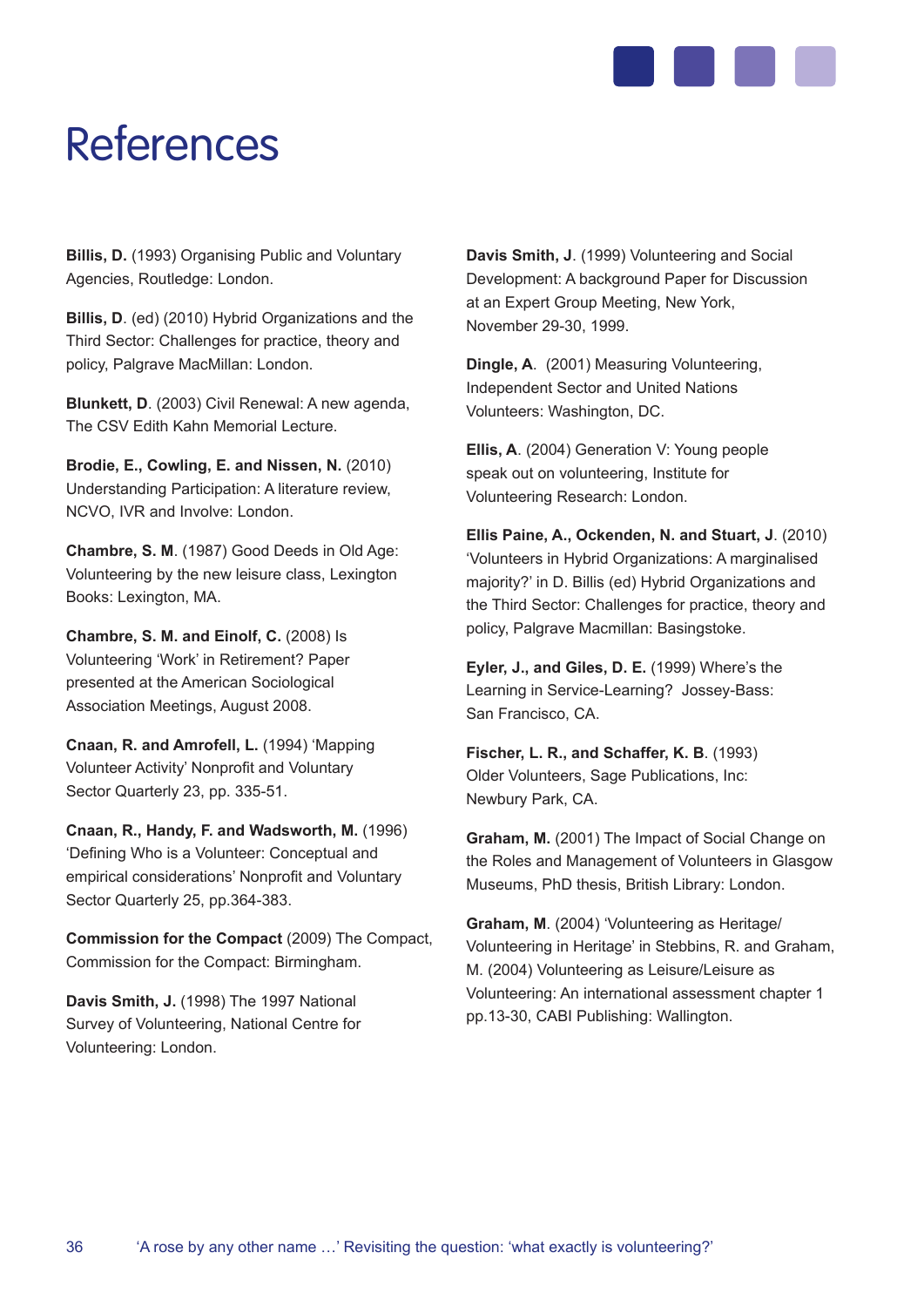

**Grotz, J.** (2009) The Dignity and Art of Voluntary Action: Voluntary action, a human right or a commodity? Paper presented at the ARNOVA conference, November 2009.

**Handy, F., Cnaan, R., Brudney, J., Ascoli, U., Meijs, L. and Ranade, S**. (2000) 'Public Perception of "Who is a Volunteer": An examination of the net-cost approach from a cross-cultural perspective' Voluntas 11(1) pp.45-65.

**Handy, F., Brodeur, N. and Cnaan, R.** (2006) 'Summer on the Island: Episodic volunteering' Voluntary Action 7(3) pp.31-46.

**Hardill, I. and Baines, S.** (2009) 'Active Citizenship in Later Life: Older volunteers in a deprived community in England' The Professional Geographer 61(1) pp.36-45.

**Henderson, K. A.** (1981) 'Motivations and Perceptions of Volunteerism as a Leisure Activity' Journal of Leisure Research 13, pp.208-218.

**Henderson, K. A**. (1984) 'Volunteerism as Leisure' Journal of Voluntary Action Research 13, pp.55-63.

**Hill, M.** (2009) Volunteering and Employment: What is the link for unemployed volunteers? Research Bulletin, Institute for Volunteering Research: London.

**Home Office** (1998) Compact on relations between government and the voluntary and community sector in England Cm 4100, The Stationery Office: London.

**Howlett, S.** (2010) 'Developing Volunteer Management as a Profession' Voluntary Sector Review 1(3).

**Inglehart, R.** (2003) 'Modernization and Volunteering' in Dekker, P. and Halman, L. (eds) The Values of Volunteering: Cross-cultural perspectives, Kluwer Academic/Plenum: New York, Boston, Dordrecht, London, Moscow.

**Institute for Volunteering Research** (2004) Volunteering for All? Exploring the link between volunteering and social exclusion, Institute for Volunteering Research: London.

**Kitchen, S.** (2009) 2008-09 Citizenship Survey: Volunteering and charitable giving topic report Department for Communities and Local Government: London.

**Low, N., S. Butt, A. Ellis Paine and J. Davis Smith**  (2007) Helping Out: A national survey of volunteering and charitable giving, Cabinet Office: London.

**Lukka, P. and Ellis Paine, A.** (2001, 2007) 'An Exclusive Construct? Exploring different cultural concepts of volunteering' Voluntary Action 3(3) pp.87- 109 reprinted in Davis Smith, J. and Locke, M. (eds) Volunteering and the Test of Time: Essays for policy, organisation and research, Institute for Volunteering Research: London.

**Lyons, M., Wijkstrom, P. and Clary, G.** (1998) 'Comparative Studies of Volunteering: What is being studied' Voluntary Action 1(1) pp.45-54.

**Macduff, N.** (2005) 'Societal Changes and the Rise of the Episodic Volunteer' in Brudney, J. (ed) Emerging Areas of Volunteering, ARNOVA Occasional Paper Series 1(2) ARNOVA: Indianapolis.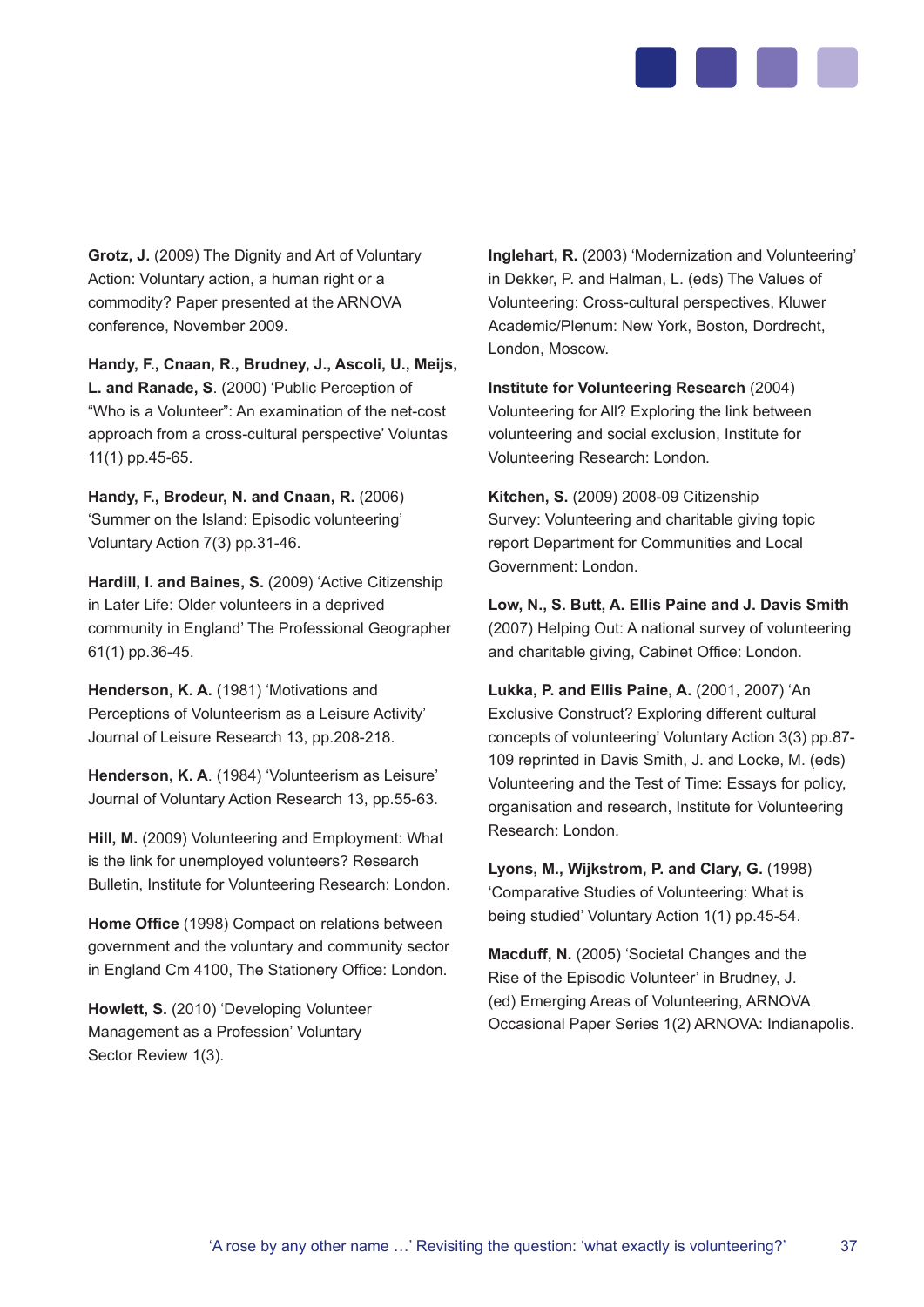

**Meijs, L., Handy, F., Cnaan, R., Brudney, J., Ascoli, U., Ranade, S., Hustinx, L., Weber S. and Weiss I.** (2003) 'All in the Eyes of the Beholder? Perceptions of volunteering across eight countries' in Dekker, P. and Halman, L. (eds) The Values of Volunteering: Cross-cultural perspectives, Kluwer Academic/Plenum: New York, Boston, Dordrecht, London, Moscow.

**Milofsky, C. (**2008) Smallville: Institutionalizing community in twenty-first-century America, Tufts University Press: New England.

**Musick, M. and Wilson, J.** (2008) Volunteers: A social profile, Indiana University Press: Indiana.

**Ockenden, N., Hughes, A. and Stewart, C.**  (2009) VALUE: UK national report VALUE, unpublished report.

**Ockenden, N.** (2007) (ed) Volunteering Works: Volunteering and social policy, The Commission on the Future of Volunteering: London.

**Owen, D.** (undated) Research Synthesis: Student volunteering: Background, policy and context, National Coordinating Centre for Public Engagement: Bristol.

Parker, S.R. (1987) 'Working for Peace as Serious Leisure' Leisure Information Quarterly 13(4), pp9-10.

**Rochester, C.** (1997) 'The Neglected Dimension of the Voluntary Sector: Measuring the value of community organisations' in Pharoah, C. (ed) Dimensions of the Voluntary Sector, Charities Aid Foundation: West Malling.

**Rochester, C.** (2009) A Gateway to Work: The role of Volunteer Centres in supporting the link between volunteering and employability Institute for Volunteering Research, London

**Rochester, C., Ellis Paine, A. and Howlett, S.**  (2010) Volunteering and Society in the 21st Century, Palgrave Macmillan: Basingstoke.

**Russell, I.** (2005) A National Framework For Youth Action And Engagement: Report of the Russell Commission, The Russell Commission: London.

**Salamon, L., Sokolowski, A. and List, R.** (2003) Global Civil Society: An overview, Center for Civil Society Studies, Johns Hopkins University: Baltimore.

Saxton, J. and Baker, J. (2009) How Government Definitions Over-Estimate Levels of Volunteering, nfpSynergy: London.

Smith, D.H. **(2000) Grassroots Associations, Sage:**  Thousand Oaks, CA.

Stebbins, R. (1996) 'Volunteering: A serious leisure perspective' Nonprofit and Voluntary Sector Quarterly 25, pp211-224.

**Stebbins, R. and M. Graham** (2004) Volunteering as Leisure/Leisure as Volunteering: An international assessment, CABI Publishing: Wallington.

**Stuart, J. and Ellis Paine, A. (2008) Trying to Turn** Art into Science? Exploring the development of volunteer management practices and professions, Paper presented at the 2008 NCVO/VSSN Researching the Voluntary Sector Conference: Warwick.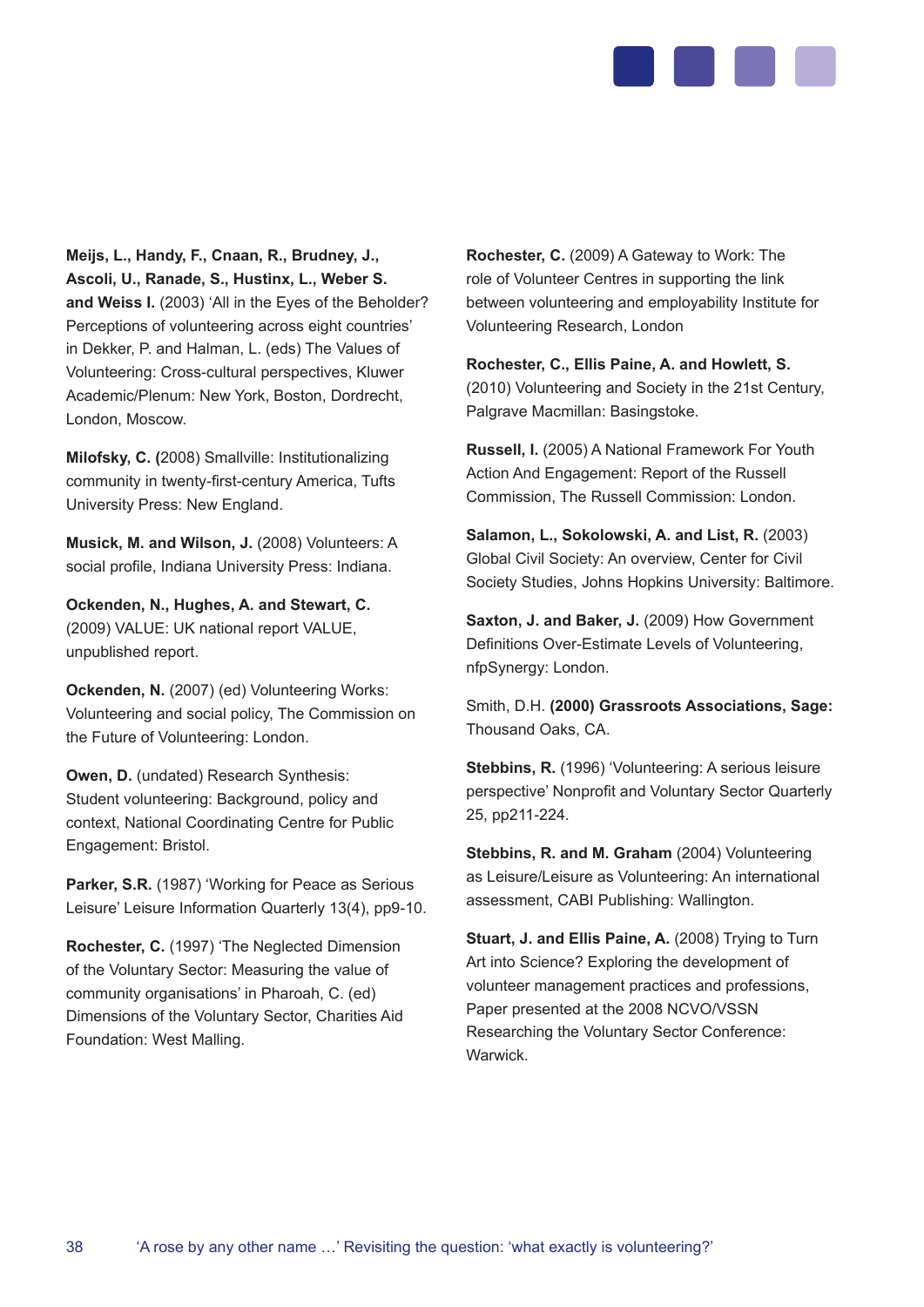

**Stuart, J.** (2009) Strong foundations: Reviewing Crisis' volunteering programme, Institute for Volunteering Research: London.

**Taylor, R.** (2004) 'Extending Conceptual Boundaries: Work, voluntary work and employment' Work, Employment and Society 18(2) pp.29-49.

**Tilly C. and Tilly C.,** (1994) Capitalist Work and Labor Markets, in Smelser, N. and Swedberg, R. (eds) Handbook of Economic Sociology pp.283-313, Princeton University Press: Princeton.

**Williams, C.** (2003) 'Cultivating Voluntary Action in Deprived Neighbourhoods: A fourth sector approach' Voluntary Action 5(3) pp.11-25.

**Williams, C.** (2003) 'Developing Community Involvement: Contrasting local and regional participatory cultures in Britain and their implications for policy', Regional Studies 37(5) pp531-541.

**Williams, C.** (2004) 'Giving Credit to Active Citizens' Voluntary Action 6(3) pp.27-36.

**Williams, C.** (2004) 'Harnessing Informal Volunteering: Some lessons from the United Kingdom' Journal of Policy Analysis and Management 23(3) pp.613-616.

**Williams, C.** (2008) 'Developing a Culture of Volunteering: Beyond a third sector approach' Journal of Voluntary Sector Research 1(1), pp.25-44.

**Wilson, J. and Musick, M.** (1997) 'Who Cares? Toward an integrated theory of volunteer work' American Sociological Review 62(5) pp.694-713. **Wilson, J.** (2000) 'Volunteering' Annual Review of Sociology 26 pp.215-240.

**Woolvin, M.** (2010) Does Informal Volunteering Count? Researching informal voluntary activity in deprived Scottish communities throughout the lifecourse, Paper presented at the Volunteering Counts conference, March 2010.

**Wuthnow, R.** (1991) Acts of Compassion: Caring for others and helping ourselves, Princeton University Press: Princeton.

**Zimmeck, M.** (2001) The Right Stuff: New ways of thinking about managing volunteers, Institute for Volunteering Research: London.

**Zukewich, N.** (2003) 'Unpaid Informal Caregiving'" Canadian social trends 70 (14).